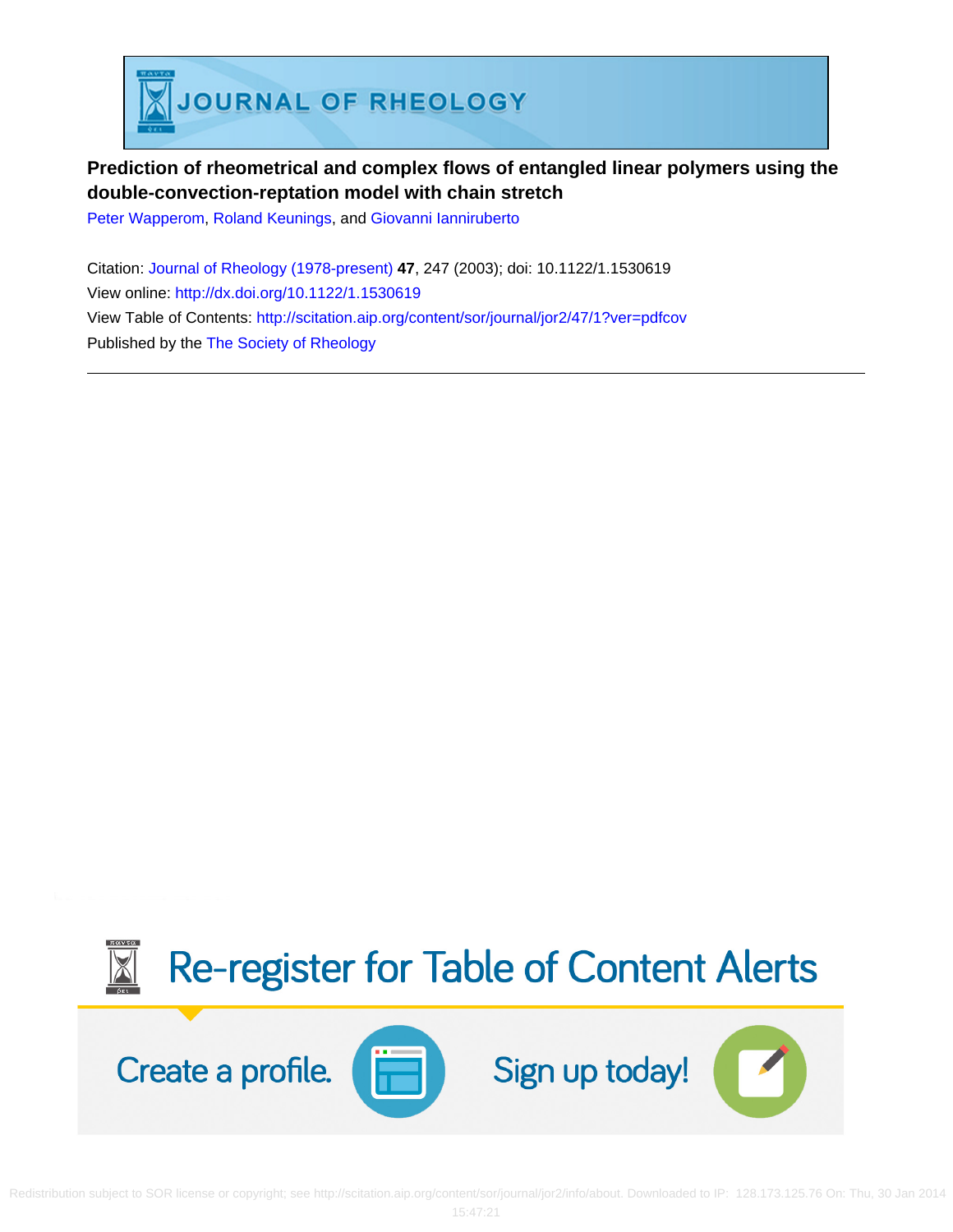Copyright by AIP Publishing. Wapperom, P; Keunings, R; Ianniruberto, G, "Prediction of rheometrical and complex flows of entangled linear polymers using the double-convection reptation model with chain stretch," J. Rheol. 47, 247 (2003); http:// dx.doi.org/10.1122/1.1530619

# **Prediction of rheometrical and complex flows of entangled linear polymers using the double-convectionreptation model with chain stretch**a)

Peter Wapperom<sup>b)</sup>

*Department of Mathematics, Virginia Tech, Blacksburg, Virginia 24061*

Roland Keunings

*CESAME, Division of Applied Mechanics, Universite´ catholique de Louvain, B-1348 Louvain-la-Neuve, Belgium*

Giovanni Ianniruberto

# *Department of Chemical Engineering, University Federico II, Piazzale Tecchio, 80125 Napoli, Italy*

#### (Received 18 July 2002; final revision received 15 October 2002)

#### **Synopsis**

We study the rheometrical and complex flow response of the double-convection-reptation (DCR) model with chain stretch proposed recently by Ianniruberto and Marrucci (2002) for entangled linear polymers. The single- and two-mode differential versions of the model are used, with the parameter values identified by Ianniruberto and Marrucci (2002) for a nearly monodisperse polybutadiene solution. These authors found that the DCR model with stretch predicts the rheometrical shear behavior of the fluid well in the modest experimental range of deformation rates. Our calculations for the higher shear rates reached in simulations of complex flow reveal anomalous or questionable behavior, namely, shear thickening over an intermediate range of shear rates and large chain stretch in fast shear flows. This behavior is shown to be shared by the original integro-differential DCR theory, of which the differential DCR model is actually a mathematical approximation. We also show that the original DCR theory with stretch predicts excessive shear thinning at high shear rates, while its differential approximation remains stable for all shear rates. Using the backward-tracking Lagrangian particle method [Wapperom *et al.* (2000)], we investigate the response of the differential DCR model in start-up flow through an axisymmetric contraction/ expansion geometry. We compare the single- and two-mode model predictions (in terms of the steady-state vortex structure, chain stretch, and overall pressure drop), and correlate these with the steady and start-up rheometrical responses in shear and extension. Significant chain stretch is predicted in the vicinity of the axis of symmetry and in thin boundary layers located at the constriction wall. As a result, the DCR predictions significantly depart from the stress-optical rule in these flow regions. Chain stretch also affects the flow kinematics, with the appearance of a large upstream steady-state vortex. Surprisingly, however, the predicted pressure drop is not affected much by these kinematical changes, and is qualitatively described by a simple inelastic, shear-thinning model. © 2003 The Society of Rheology. [DOI: 10.1122/1.1530619]

a)Dedicated to Professor G. Marrucci on the occasion of his 65th birthday.

b)Author to whom all correspondence should be addressed; electronic mail: wapperom@math.vt.edu

<sup>© 2003</sup> by The Society of Rheology, Inc.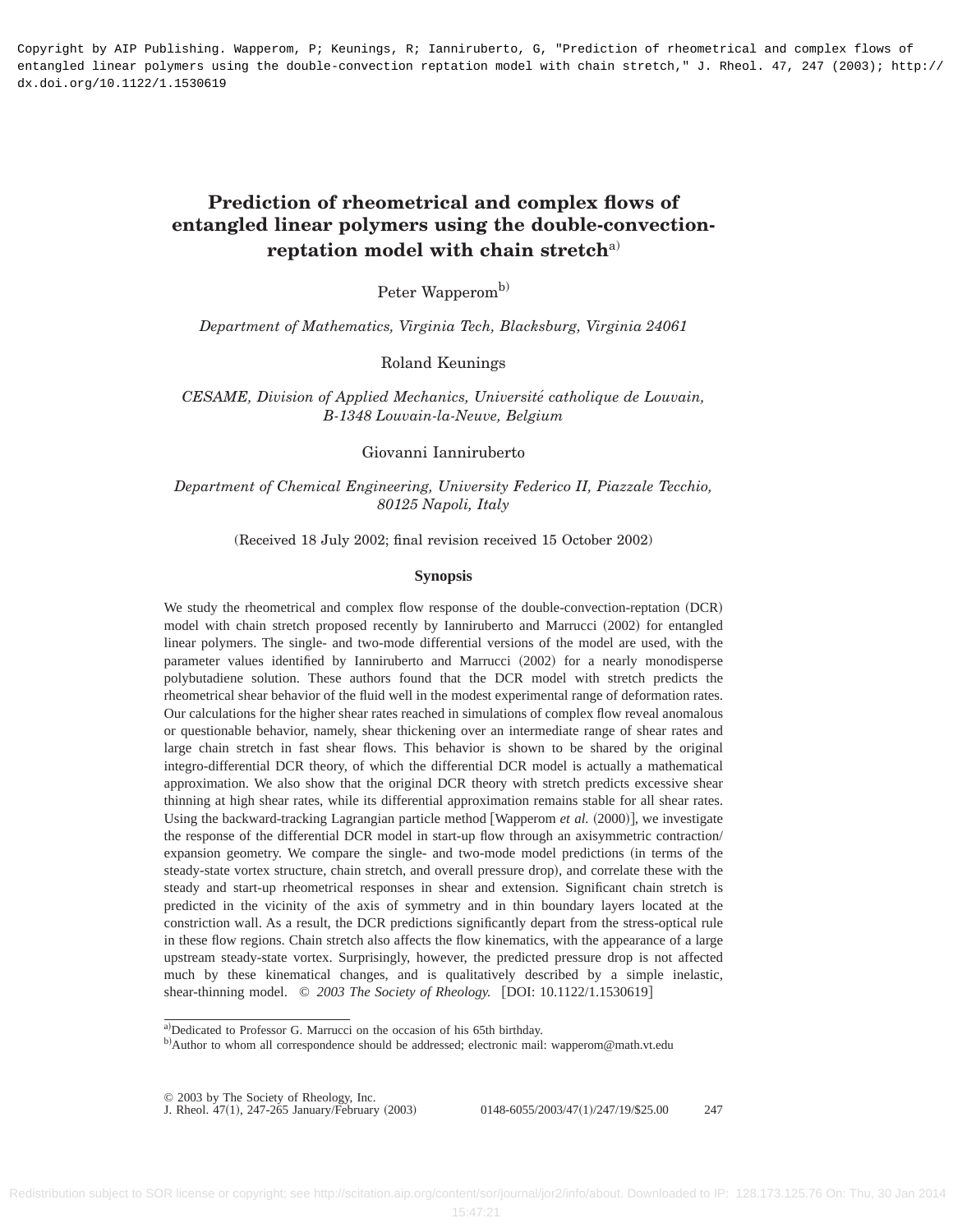### **I. INTRODUCTION**

The development of a definitive molecular-based constitutive theory for entangled linear polymers has had exciting advances over the last few years. The most successful models are extensions of classical reptation theory  $[Doi]$  and Edwards  $(1986)]$ , with much of the progress being due to the creative efforts of Professor G. Marrucci. In particular, he recognized the importance of flow-induced constraint release effects, and introduced the convective constraint release  $(CCR)$  mechanism [Marrucci  $(1996)$ ].

In a recent paper, Ianniruberto and Marrucci (2001) developed a single-mode constitutive theory known as the double-convection-reptation (DCR) model, which accounts for CCR and stretch effects. The original DCR theory involves an integral equation for the average orientation of tube segments, and a differential equation for the average chain stretch. The characteristic time for orientational relaxation depends in a series-parallel way on three basic mechanisms, namely, reptation, constraint release (both thermal and convective), and Rouse relaxation. Constraint release is assumed to have no impact on chain stretch. Furthermore, an alternative strain measure [Marrucci *et al.*  $(2001)$ ] based on a force balance on entanglement nodes is used in the integral orientation equation in order to obtain a simpler differential form. In a companion paper, Ianniruberto and Marrucci  $(2002)$  proposed a multimode version of the differential DCR model with stretch, which involves a spectrum of disengagement and Rouse times. Using only two modes, the multimode theory was shown to yield already much improved predictions for the linear and non-linear shear response of monodisperse polymers.

The goal of the present work is to study by way of numerical simulation the response of the DCR model with stretch in start-up flow through an axisymmetric contraction/ expansion geometry. The numerical technique is the backward-tracking Lagrangian particle method [Wapperom *et al.*  $(2000)$ ], which we have used previously to simulate complex flows of entangled linear and branched polymers [Wapperom and Keunings  $(2000,$ 2001)]. We consider the single- and two-mode DCR models, using the parameter values identified by Ianniruberto and Marrucci  $(2002)$  for a nearly monodisperse polybutadiene solution. Since the range of deformations spanned by the numerical simulations is much wider than that considered by Ianniruberto and Marrucci  $(2002)$ , it is useful to investigate in more detail the rheometrical response of the model. Interestingly, we find that the DCR theory predicts anomalous shear thickening and large chain stretch in fast shear flows. These features are found both in the original integro-differential model and its differential approximation. Moreover, the integro-differential model shows excessive shear thinning at high shear rates, whereas the differential form has a monotonic flow curve. In view of these results, complex flow simulations are reported for the differential version of the DCR theory. We compare the single- and two-mode model predictions at steady state, in terms of the vortex structure, molecular stretch, and pressure drop, and correlate these results with the rheometrical response in shear and extension. Simulations reported by Wapperom and Keunings (2000) with the Marrucci–Greco–Ianniruberto (MGI) model, an earlier version of the theory that ignores chain stretch  $\left[ \text{Marrucci } et \text{ }al. \right]$  (2001), show a continuous decrease of the upstream vortex with increasing Weissenberg number. The present results reveal that chain stretch has a significant impact on flow kinematics, and leads eventually to a dramatic growth of the upstream vortex.

### **II. SINGLE- AND MULTIMODE DCR MODELS WITH STRETCH**

The single-mode DCR model with stretch proposed by Ianniruberto and Marrucci ~2001! includes an evolution equation for the average tube orientation **S** and a separate evolution equation for the average chain stretch  $\lambda$ . The original orientation equation is of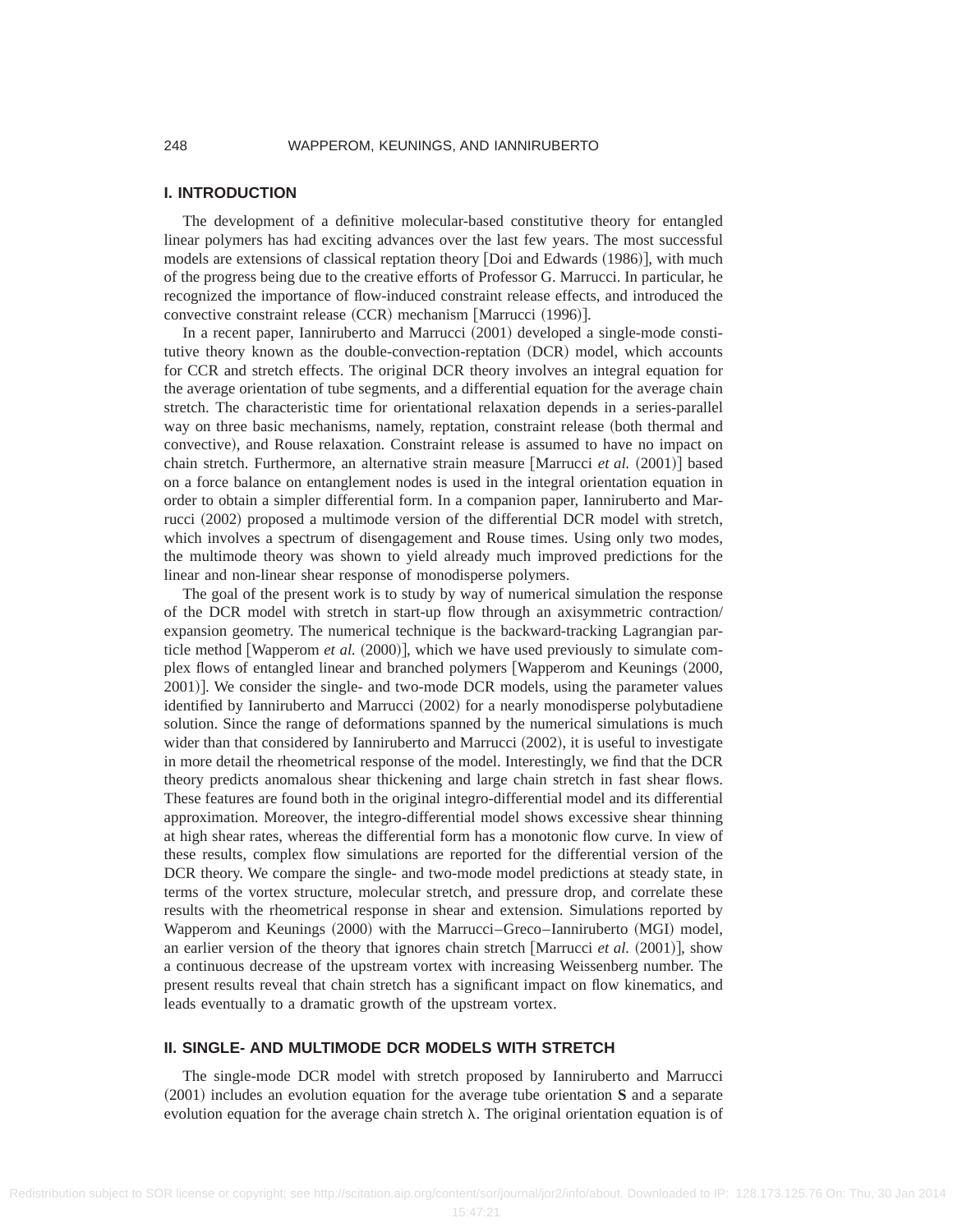integral type, with a strain measure derived from a simple three-chain model that obeys force balance at the entanglement nodes. This integral equation is conveniently approximated by the following differential equation for the square of the orientation tensor [Marrucci *et al.*  $(2001)$ ]:

$$
\frac{DS^2}{Dt} = \kappa \cdot S^2 + S^2 \cdot \kappa^T - 2S^2(\kappa S) - \frac{2}{\tau} \left( S^2 - \frac{1}{3} S \right). \tag{1}
$$

Here,  $D/Dt$  denotes the material derivative and  $\kappa$  is the transpose of the velocity gradient. The right-hand side of Eq.  $(1)$  consists of a convective part and a term that describes relaxation. The effective relaxation time  $\tau$  is given by

$$
\tau = \frac{1}{2\left(\frac{1}{\tau_d} + |\kappa: \mathbf{S}| \right)} + \tau_R.
$$
 (2)

This formulation accounts for reptation (through the reptation time  $\tau_d$ ), for CCR (through  $\kappa$ **:S**), and for the intrinsic friction of the chain (through the Rouse time  $\tau_R$ ). The factor of 2 in Eq.  $(2)$  expresses double reptation and CCR2. For slow flows, reptation dominates and  $\tau \approx \tau_d/2 + \tau_R$  ( $\approx \tau_d/2$  for well entangled polymers). For faster flows, CCR decreases the relaxation time  $\tau$ . Note that the absolute value must be included in the CCR contribution to assure a positive relaxation time. In reversing flows, the velocity gradient changes sign instantaneously, while the orientation has a finite relaxation time, causing  $\kappa$ **:S** to become negative [Wapperom and Keunings (2000)]. For very fast flows, when  $|\kappa S| \gg 1/\tau_d$ ,  $\tau$  reaches a non-vanishing minimum value equal to the Rouse time  $\tau_R$ . (This is in contrast with the MGI model [Marrucci *et al.*  $(2001)$ ] in which  $\tau$  approaches zero at high flow rates, thus causing an almost instantaneous response.)

At flow rates larger than the reciprocal Rouse time, polymer chains get stretched. This is described by a separate evolution equation for the average stretch ratio  $\lambda$ ,

$$
\frac{D\lambda}{Dt} = \lambda \kappa : S - \frac{\lambda_{\text{max}}}{\tau_R} \frac{\lambda - 1}{\lambda_{\text{max}} - \lambda}.
$$
 (3)

The chain stretch is unity at equilibrium and has an upper limit equal to  $\lambda_{\text{max}}$ . The latter is equal to the square root of the number of Kuhn steps between consecutive entanglements at equilibrium. The first term on the right-hand side of Eq.  $(3)$  accounts for affine convection of the chain, while the second describes stretch relaxation with the Rouse time taken as the characteristic time.

Finally, the polymer stress **T** and refractive index **n** are related to the stretch  $\lambda$  and orientation **S** by the following algebraic relations:

$$
\mathbf{T} = G\lambda^2 \frac{\lambda_{\text{max}} - 1}{\lambda_{\text{max}} - \lambda} \mathbf{S},\tag{4}
$$

$$
\mathbf{n} = K\lambda^2 \mathbf{S}.\tag{5}
$$

Here, *G* is the shear modulus and *K* the corresponding optical quantity. The single-mode DCR theory thus has four material parameters  $(G, \lambda_{\text{max}}, \tau_d, \text{ and } \tau_R)$ , which can in principle all be determined from linear viscoelastic data. It should be noted that the model obeys the stress-optical rule only when the stretch is much smaller than  $\lambda_{\text{max}}$ . We shall come back to this point in Sec. VI where we discuss simulation results in a complex flow geometry.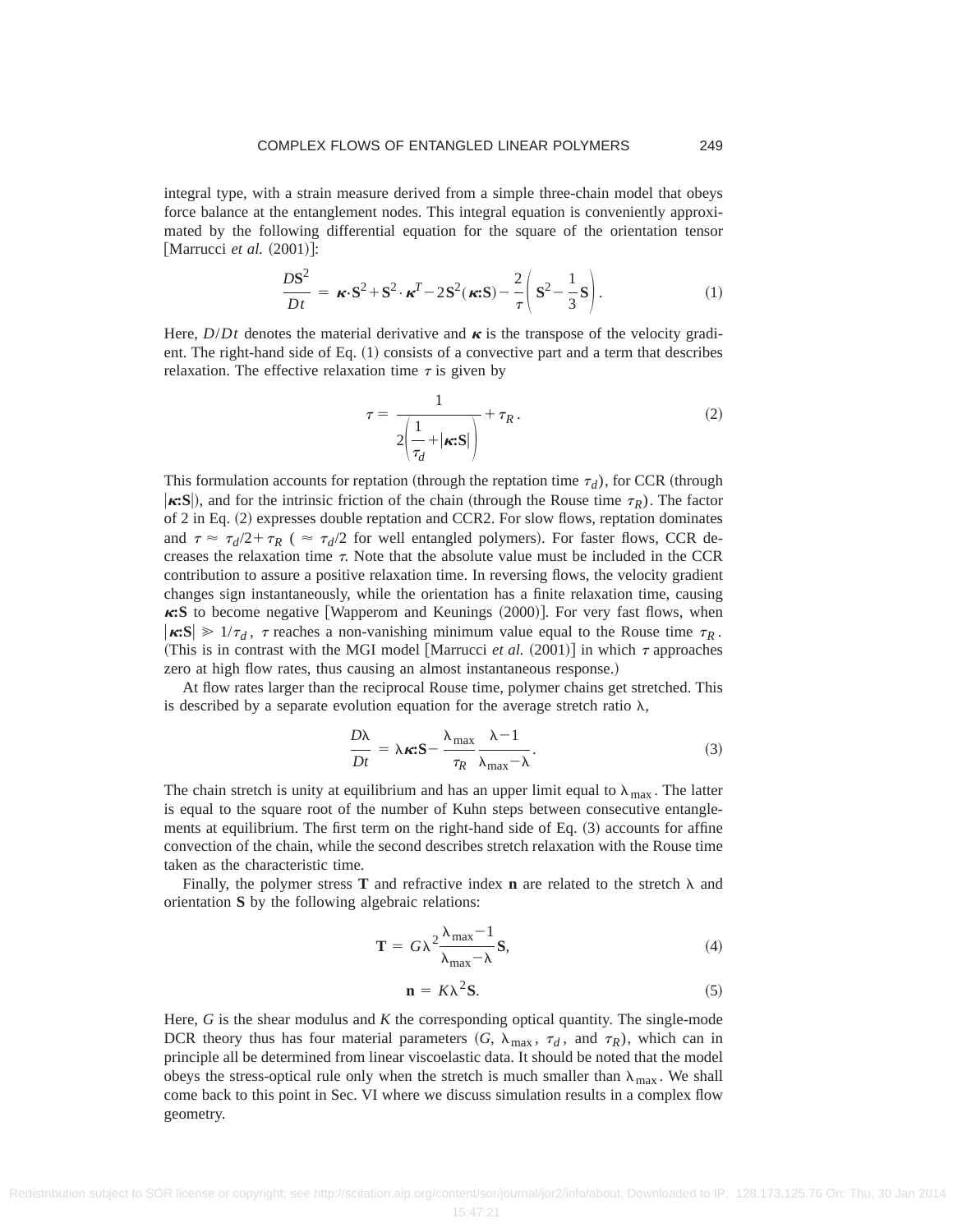#### 250 WAPPEROM, KEUNINGS, AND IANNIRUBERTO

The single-mode DCR theory assumes that all chain segments behave in the same way. In the multimode version of the DCR model  $[$ Ianniruberto and Marrucci  $(2002)$ , chain segments are classified into *N* categories, each having its own characteristic disengagement and Rouse times. This enables one to distinguish between internal chain segments (which relax by reptation) and segments at the end of the chain (which disengage by fluctuation). Constraint release (thermal and convective) gives rise to interactions between the different categories of segments. This is taken into account in the theory through  $N^2$  orientation tensors  $S_{ij}$  pertaining to segments of type *i* that are entangled with segments of type *j*. The final set of equations proposed by Ianniruberto and Marrucci  $(2002)$  reads

$$
\frac{D\mathbf{S}_{ij}^2}{Dt} = \boldsymbol{\kappa} \cdot \mathbf{S}_{ij}^2 + \mathbf{S}_{ij}^2 \cdot \boldsymbol{\kappa}^T - 2\mathbf{S}_{ij}^2(\boldsymbol{\kappa} \cdot \mathbf{S}_{ij}) - \frac{2}{\tau_{ij}} \left( \mathbf{S}_{ij}^2 - \frac{1}{3} \mathbf{S}_{ij} \right),\tag{6}
$$

$$
\tau_{ij} = \frac{1}{\left(\frac{1}{\tau_{di}} + \frac{1}{\tau_{dj}} + |\kappa \cdot \mathbf{S}_i| + |\kappa \cdot \mathbf{S}_j|\right)} + \tau_{Ri},\tag{7}
$$

$$
\mathbf{S}_{i} = \sum_{j=1}^{N} w_{j} \mathbf{S}_{ij},
$$
\n(8)

$$
\frac{D\lambda_i}{Dt} = \lambda_i \kappa S_i - \frac{\lambda_{\text{max}}}{\tau_{Ri}} \frac{\lambda_i - 1}{\lambda_{\text{max}} - \lambda_i},\tag{9}
$$

$$
\mathbf{T} = G \sum_{i=1}^{N} w_i \lambda_i^2 \frac{\lambda_{\text{max}} - 1}{\lambda_{\text{max}} - \lambda_i} \mathbf{S}_i, \qquad (10)
$$

$$
\mathbf{n} = K \sum_{i=1}^{N} w_i \lambda_i^2 \mathbf{S}_i.
$$
 (11)

Here,  $w_i$  is the mass fraction of chain segments of type *i*, while  $S_i$  and  $\lambda_i$  are their average orientation and stretch, respectively. The multimode DCR theory thus requires  $N^2$  equations to describe orientation and *N* equations to describe stretch. It involves  $3N+2$  parameters, namely, the shear modulus *G*, the maximum stretch  $\lambda_{\text{max}}$  (which is the same for all segment types), the set of  $N$  fractional weights  $w_i$ , and the  $N$  disengagement and Rouse times,  $\tau_{di}$  and  $\tau_{Ri}$ . In principle, however, all such times can be related to one another, so that one basic time scale only must be specified [Ianniruberto and Marrucci (2002)].

### **III. FLUID PARAMETERS AND RHEOMETRICAL RESPONSE**

Ianniruberto and Marrucci  $(2002)$  used the DCR theory with stretch to describe the experimental shear data obtained by Menezes and Graessley (1982) for a 7.5% by volume solution of nearly monodisperse polybutadiene ( $M_w = 350,000$ ) in a commercial hydrocarbon oil. It was found that use of a two-mode model  $(N = 2)$  instead of the singlemode model  $(N = 1)$  already improves the predictions significantly. For the single-mode theory, a fit of the steady-state data for the shear stress and first normal stress difference yields the following parameter values:  $G = 9000 \text{ Pa}$ ,  $\tau_d = 1.5 \text{ s}$ ,  $\tau_R = 0.5 \text{ s}$ , and  $\lambda_{\text{max}}$  $= 2.5$ . For the two-mode model, Ianniruberto and Marrucci  $(2002)$  distinguish between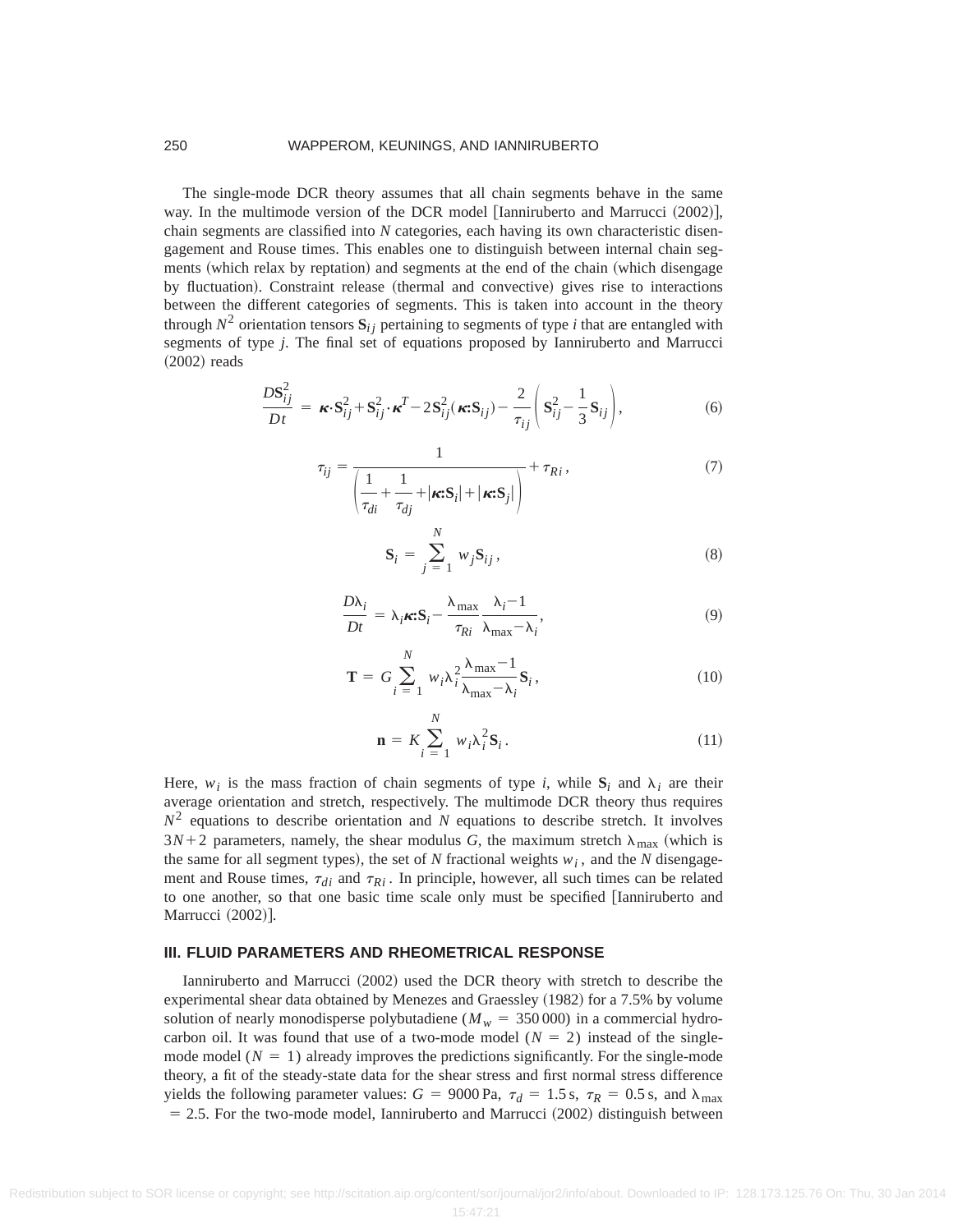

**FIG. 1.** Steady-state shear response of the single- and two-mode DCR models with stretch, using parameter values obtained by Ianniruberto and Marrucci (2002): (a) shear stress  $T_{xy}$  and (b) shear viscosity  $\eta$  as a function of shear rate  $\dot{\gamma}$ .

internal segments (index 1) that relax slowly and end segments (index 2) that relax much faster. All parameters are identified by fitting the linear viscoelastic data, with the exception of the maximum stretch which is estimated from the number of Kuhn segments between consecutive entanglements at equilibrium. This yields the following values: *G*  $= 19800 \text{ Pa}, w_1 = 0.65 \text{ (hence } w_2 = 0.35), \lambda_{\text{max}} = 10, \tau_{d1} = 2.1 \text{ s}, \tau_{d2} = 0.08 \text{ s},$  $\tau_{R1}$  = 0.12 s, and  $\tau_{R2}$  = 0. A vanishing second Rouse time implies that the stretch  $\lambda_2$ remains equal to its equilibrium value,  $\lambda_2 = 1$ . The steady-state data for shear stress and first normal stress difference of Menezes and Graessley (1982) are described well by both the single- and two-mode parameter sets. The two-mode model provides, however, a much better prediction of the start-up shear stress data, particularly at short times.

For our simulations of the flow through a constriction, we shall adopt the above parameters so as to guarantee that the single- and two-mode versions of the DCR model give essentially indistinguishable results in steady shear flow, at least in the shear rate window of the experiments by Menezes and Graessley (1982). One should point out that experimental data are only available up to shear rates of the order of 20  $s^{-1}$ . The value of the maximum stretch  $\lambda_{\text{max}}$  is in fact rather inconsequential for such modest shear rates. It does, however, have a great impact on the simulation results for constriction flow. As discussed in Sec. VI, the deformation rates that develop in the wall boundary layers are of the order of  $100-200 \text{ s}^{-1}$ . This induces significant levels of chain stretch (and thus of polymer stress), which are very sensitive to the actual value of  $\lambda_{\text{max}}$ .

In order to better understand the behavior in complex flow, we first discuss the differences in rheometrical flow response between the single- and two-mode models for the above parameter values. We shall limit ourselves to those quantities that are most relevant for flow through an axisymmetric constriction. All rheometrical results were obtained with a simplified version of the numerical method that we discuss briefly in Sec. V, in order to verify the numerical implementation of the models.

As shown in Fig. 1(a), the steady-state shear stress  $T_{xy}$  is identical for both models at low shear rates. At intermediate shear rates, when CCR dominates, the shear stress for the two-mode model is only slightly larger. For shear rates larger than  $\dot{\gamma} \approx 50 \,\mathrm{s}^{-1}$ , however, chain stretch is significant and the predictions become sensitive to the value of the maximum stretch. Since shear stress eventually reaches a plateau value which is propor-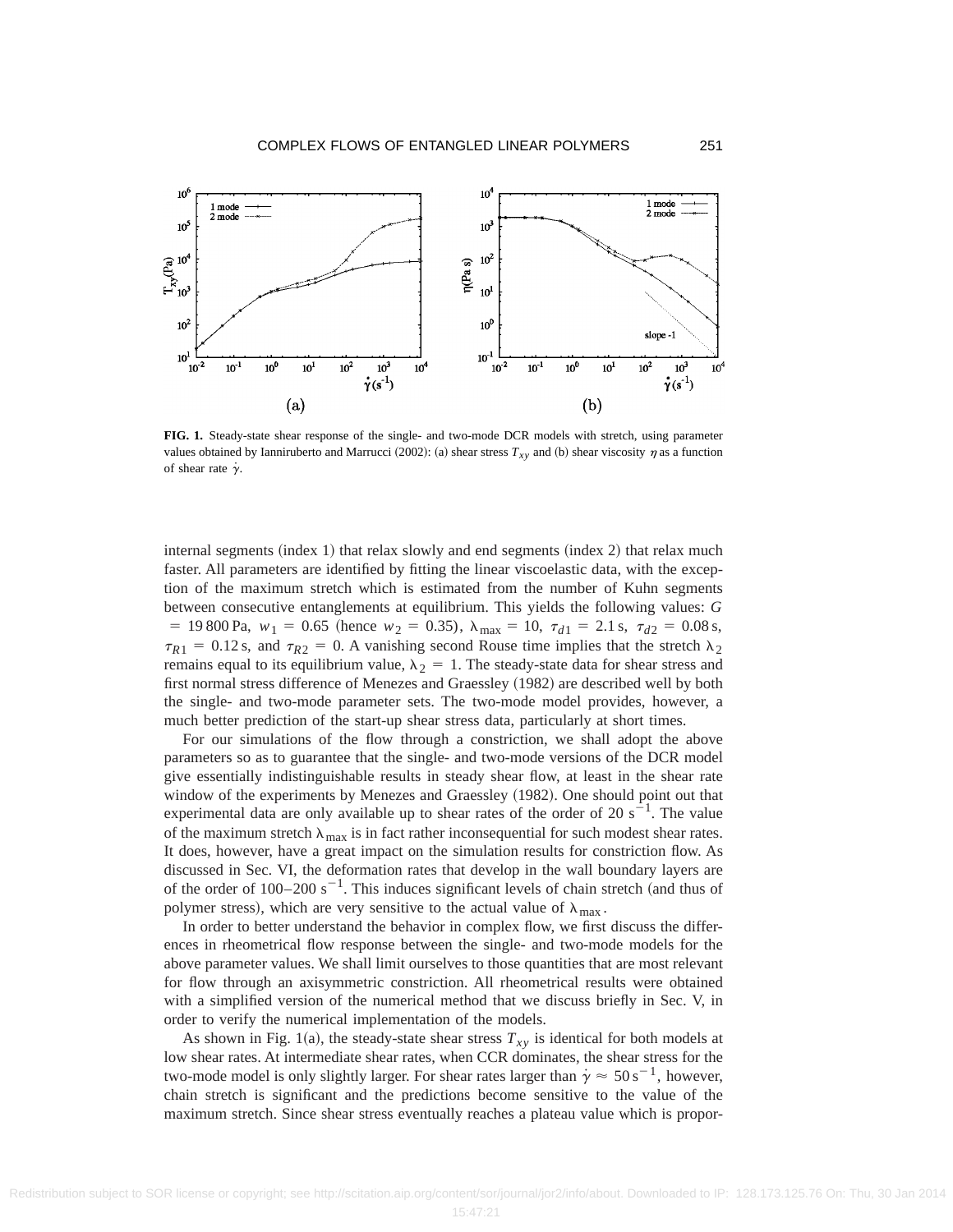

**FIG. 2.** Single- and two-mode DCR models with stretch: (a) chain stretch  $\lambda$  in steady-state shear and uniaxial extension and (b) elongational viscosity  $\eta_E$  as a function of deformation rate  $\dot{\gamma}$  or  $\dot{\epsilon}$ .

tional to the square of  $\lambda_{\text{max}}$  [Ianniruberto and Marrucci (2002)], differences between the single- and two-mode results are substantial indeed.

In Fig.  $1(b)$ , we compare the corresponding steady-state shear viscosities. Although merely a scaling of the shear stress axis by the shear rate, the viscosity curves show some properties that cannot readily be observed from the stress plot. First, we observe that the slope at high shear rates always remains larger than  $-1$ . Second, the two-mode DCR model predicts shear-thickening behavior at deformation rates between  $10^2$  and  $10^3$  s<sup>-1</sup>, which clearly is physically unrealistic. On the other hand, the single-mode theory predicts a small change in slope at somewhat lower rates, but it does not show shear thickening. The reason is mainly due to the very different values of  $\lambda_{\text{max}}$ . This can be understood from Fig.  $2(a)$ , where chain stretch is displayed as a function of the shear rate. We observe that the one-mode version stretches earlier, but the change from the equilibrium value of 1 to the maximum  $\lambda_{\text{max}} = 2.5$  is rather gradual. For the two-mode version, however, stretch occurs at higher flow rates and the transition from 1 to  $\lambda_{\text{max}} = 10$  is much steeper. The nonlinear multiplicative factor that involves  $\lambda$  in the stress equation, Eq.  $(10)$ , increases faster with the shear rate than  $S_{xy}$  decreases, resulting in an increase in viscosity. Prediction of shear-thickening behavior for a range of shear rates is a general problem in the DCR theory, and it would also occur with the single-mode version should a larger value of  $\lambda_{\text{max}}$  be used.

We also observe from Fig.  $2(a)$  that the chain stretch predicted by the DCR theory eventually reaches the maximum stretch  $\lambda_{\text{max}}$  at high shear rates. Whether this is physically realistic is unresolved. The results for uniaxial extension are very similar to those for shear flow, except that chain stretch in elongation occurs at lower deformation rates, as expected. The maximum stretch is reached asymptotically as well, but this of course makes sense in extension. The corresponding results for the extensional viscosity are depicted in Fig.  $2(b)$ . As for the shear viscosity, a difference in plateau value is observed which is caused by the difference in maximum stretch. (The plateau extensional viscosity is also proportional to the square of  $\lambda_{\text{max}}$ .) A second difference is observed at intermediate elongation rates. With the two-mode model, since chain stretch occurs at higher elongation rates than in the single-mode version, the extensional viscosity first decreases due to CCR before showing an increase due to chain stretch. The CCR-dominated decrease in extensional viscosity is similar to the behavior of the MGI model discussed by Wapperom and Keunings (2001). Since the latter model does not include stretch and has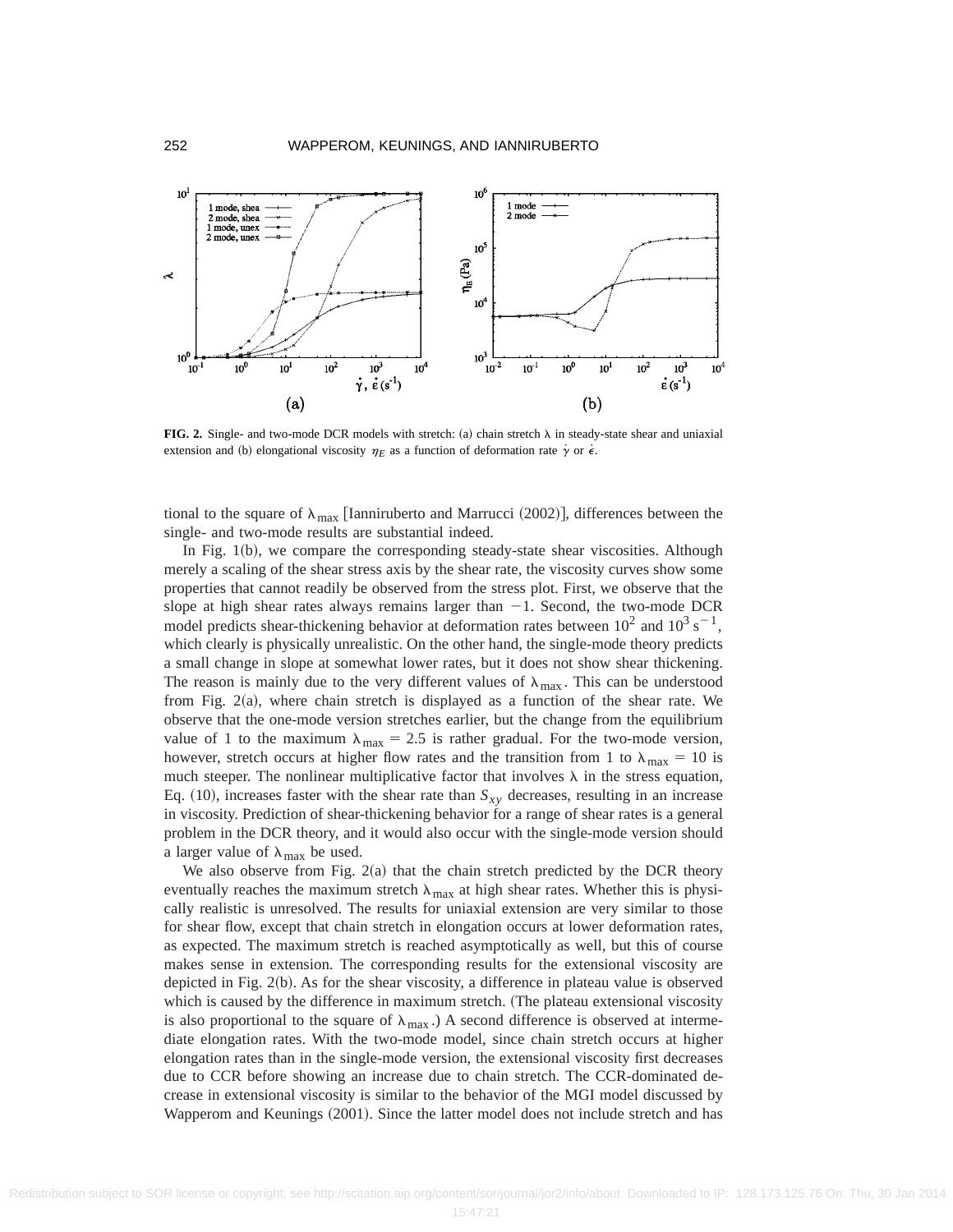

**FIG. 3.** Single- and two-mode DCR models with stretch: (a) first normal stress difference  $N_1$  and (b) stress ratio  $S_R$  as a function of shear rate  $\dot{\gamma}$ .

a vanishing effective relaxation time at high deformation rates, its extensional viscosity decreases monotonically.

We conclude our discussion of the DCR steady-state rheometrical response with results for the first normal stress difference  $N_1$  and stress ratio  $S_R$  in shear flow. The latter is a measure of the fluid's elasticity. It is defined as

$$
S_R = \frac{N_1}{2T_{xy}}.\tag{12}
$$

Single- and two-mode results for  $N_1$  are very similar until chain stretch comes into play, again due to the different values of  $\lambda_{\text{max}}$ . At large shear rates,  $N_1$  becomes proportional to  $\dot{\gamma}^{1/2}$ . The corresponding stress ratio results are shown in Fig. 3(b). For both models,  $S_R$  increases monotonically. It is proportional to  $\gamma$  at small shear rates, and to  $\dot{\gamma}^{1/2}$  at large shear rates, like  $N_1$ . For the one-mode model, the transition occurs quite abruptly, whereas the two-mode model tends to reach a plateau before showing its asymptotic behavior. We note for further reference that, in view of the larger stress ratio, a lower maximum Weissenberg number is expected to be reached in complex flow simulations with the single-mode model.

Finally, we briefly compare the stress response in startup of shear and uniaxial elongation. The transient shear viscosity  $\eta^+$  is depicted in Fig. 4. For low and intermediate shear rates, the stress growth at short times is considerably faster for the two-mode model due to the smaller disengagement time of the second mode. At these deformation rates, both models predict a small overshoot before the steady-state value is reached. For high shear rates, however, the single-mode model shows overshoots of increasing amplitude, whereas these overshoots disappear completely with the two-mode model.

Results for the transient extensional viscosity  $\eta_E^+$  depicted in Fig. 5 show strain hardening due to chain stretch, before reaching a steady-state value. The latter is reached ever more quickly with increasing deformation rate. Here again, differences between the single- and two-mode results are mainly due to the different values of  $\lambda_{\text{max}}$ . As for the transient shear response, the stress growth at short times is considerably faster for the two-mode model.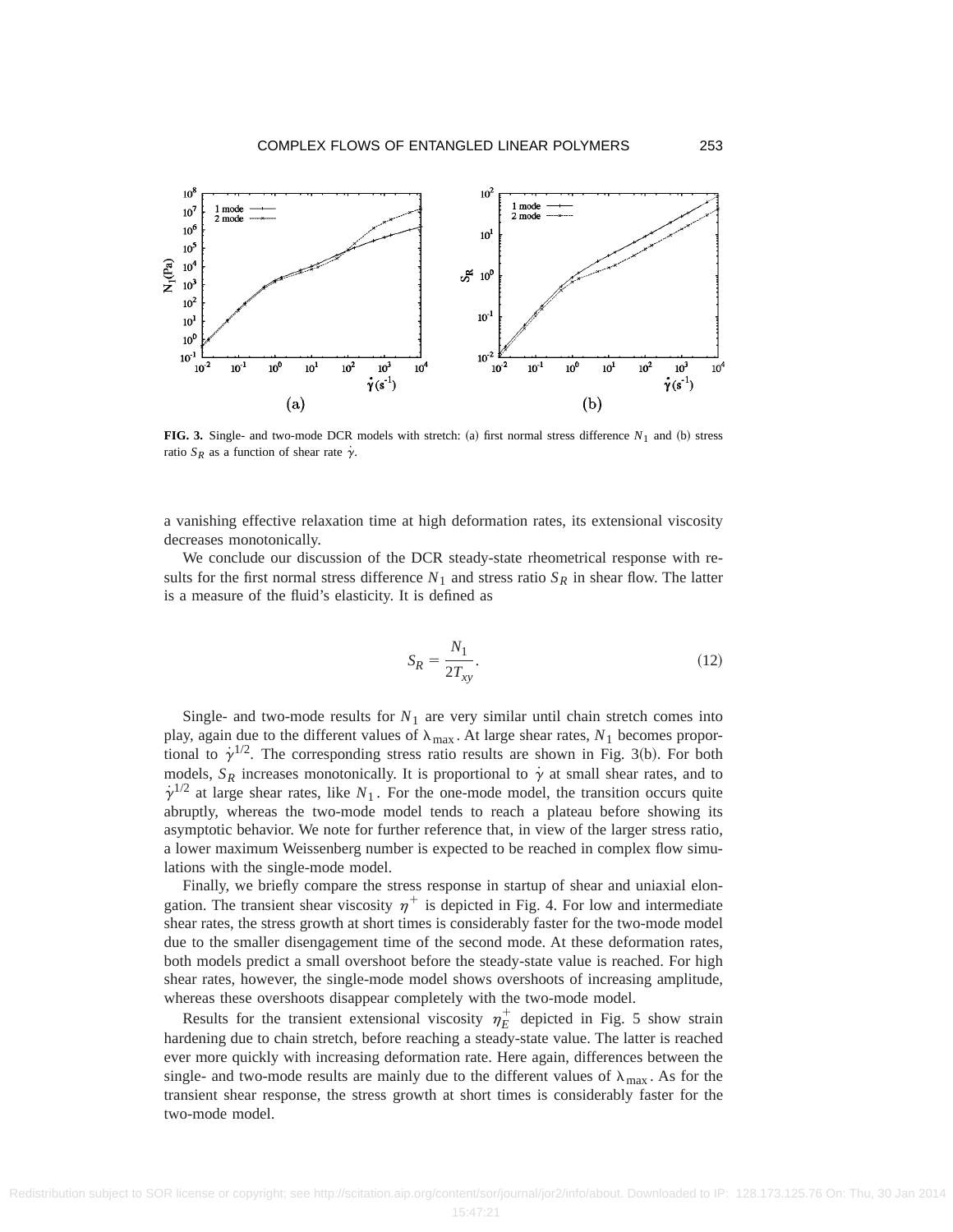

**FIG. 4.** Transient shear viscosity  $\eta^+$  as a function of time *t* for an imposed deformation rate between 0.01 and  $500 \text{ s}^{-1}$ : (a) single-mode and (b) two-mode DCR models with stretch.

## **IV. IMPACT OF THE DIFFERENTIAL APPROXIMATION**

As noted earlier, the differential evolution equation, Eq.  $(1)$ , for the orientation tensor is actually a mathematical approximation of the original, DCR integral equation  $\lceil$ Ianniruberto and Marrucci  $(2001)$ . At this point, it is appropriate to investigate whether the anomalous or questionable behavior of the DCR model discussed in Sec. III (i.e., shear thickening for a range of shear rates and large chain stretch reached in fast shear flows! is really intrinsic to the DCR theory or an artifact of the approximation process. In the original DCR theory, the average orientation at present time  $t$  is given by the memory integral,

$$
\mathbf{S} = \int_{-\infty}^{t} \mu(t; t') \mathbf{Q}(t; t') dt', \qquad (13)
$$

with a memory function  $\mu(t; t')$  defined as

$$
\mu(t;t') = \frac{1}{\tau(t')} \exp\left(-\int_{t'}^t \frac{dt''}{\tau(t'')} \right).
$$
\n(14)



**FIG. 5.** Transient uniaxial elongational viscosity  $\eta_E^+$  as a function of time *t* for an imposed deformation rate between 0.001 and 50  $s^{-1}$ : (a) single-mode and (b) two-mode DCR models with stretch.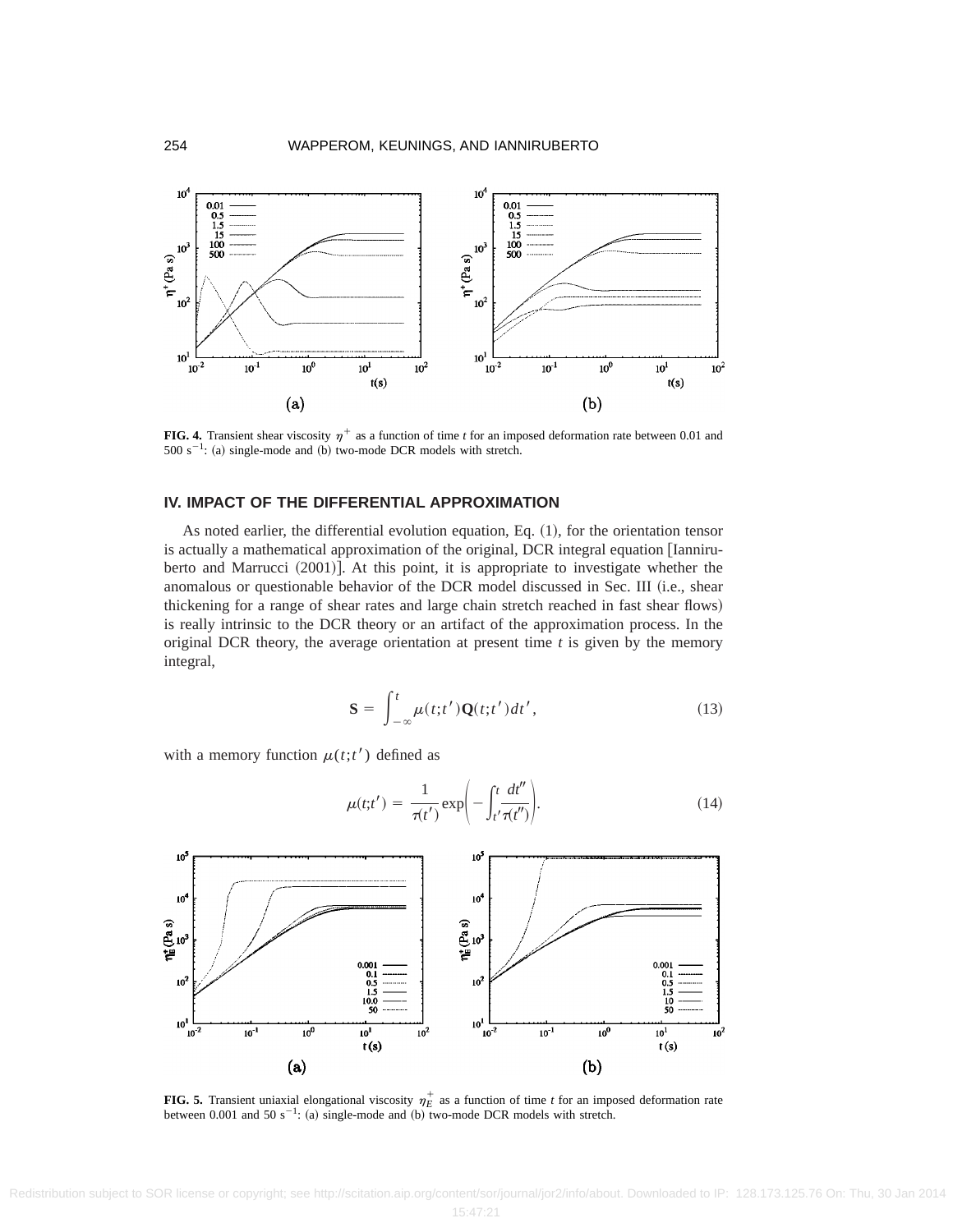

**FIG. 6.** Steady-state shear viscosity for the single-mode integral and differential DCR models with stretch: (a)  $\lambda_{\text{max}} = 2.5$  and (b)  $\lambda_{\text{max}} = 10$ .

Here, the effective relaxation time  $\tau$  is defined by Eq. (2), like for the differential version. The orientation tensor **Q** takes the form

$$
\mathbf{Q} = \frac{\sqrt{\mathbf{B}}}{\text{tr}\sqrt{\mathbf{B}}},\tag{15}
$$

where **B** denotes the Finger strain tensor. The latter evolves according to

$$
\frac{D\mathbf{B}}{Dt} = \boldsymbol{\kappa} \cdot \mathbf{B} + \mathbf{B} \cdot \boldsymbol{\kappa}^T.
$$
 (16)

The equations governing chain stretch and stress are the same as those in Sec. III. The full set of equations is thus of integro-differential form.

In order to compare the integral and differential versions of the DCR model, we consider the single-mode theory using the same parameter values as before (in particular,  $\lambda_{\text{max}} = 2.5$ ). The impact of the differential approximation on the steady shear viscosity is shown in Fig.  $6(a)$ . In the range of shear rates where CCR is active, the integral and differential models are in good agreement. This agreement comes as no surprise, and indeed it was already noticed in the absence of chain stretch in both rheometrical and complex flows [Marrucci *et al.* (2001); Wapperom and Keunings (2000)]. For larger shear rates where the effective relaxation time  $\tau$  reaches the Rouse time, however, the integral model shows excessive shear thinning. The logarithmic slope of the viscosity curve very quickly becomes smaller than  $-1$ , which implies a material instability, and would limit computations in complex flow geometries to moderate values of the Weissenberg number.

A larger value of the maximum chain stretch does not prevent the excessive shear thinning predicted by the original integral DCR model. This can be seen in Fig.  $6(b)$ , where we compare the single-mode differential and integral models for  $\lambda_{\text{max}} = 10$ . From Fig. 6(b), it also becomes apparent that anomalous shear-thickening behavior is predicted for large (but physically relevant) values of  $\lambda_{\text{max}}$ , and that it is not an artifact of the differential approximation.

Results for the chain stretch are shown in Fig.  $7(a)$ . In shear, the integral model also predicts that chain stretch approaches  $\lambda_{\text{max}}$  at high deformation rates, although not as fast as the differential approximation. This particular result is thus intrinsic to the DCR theory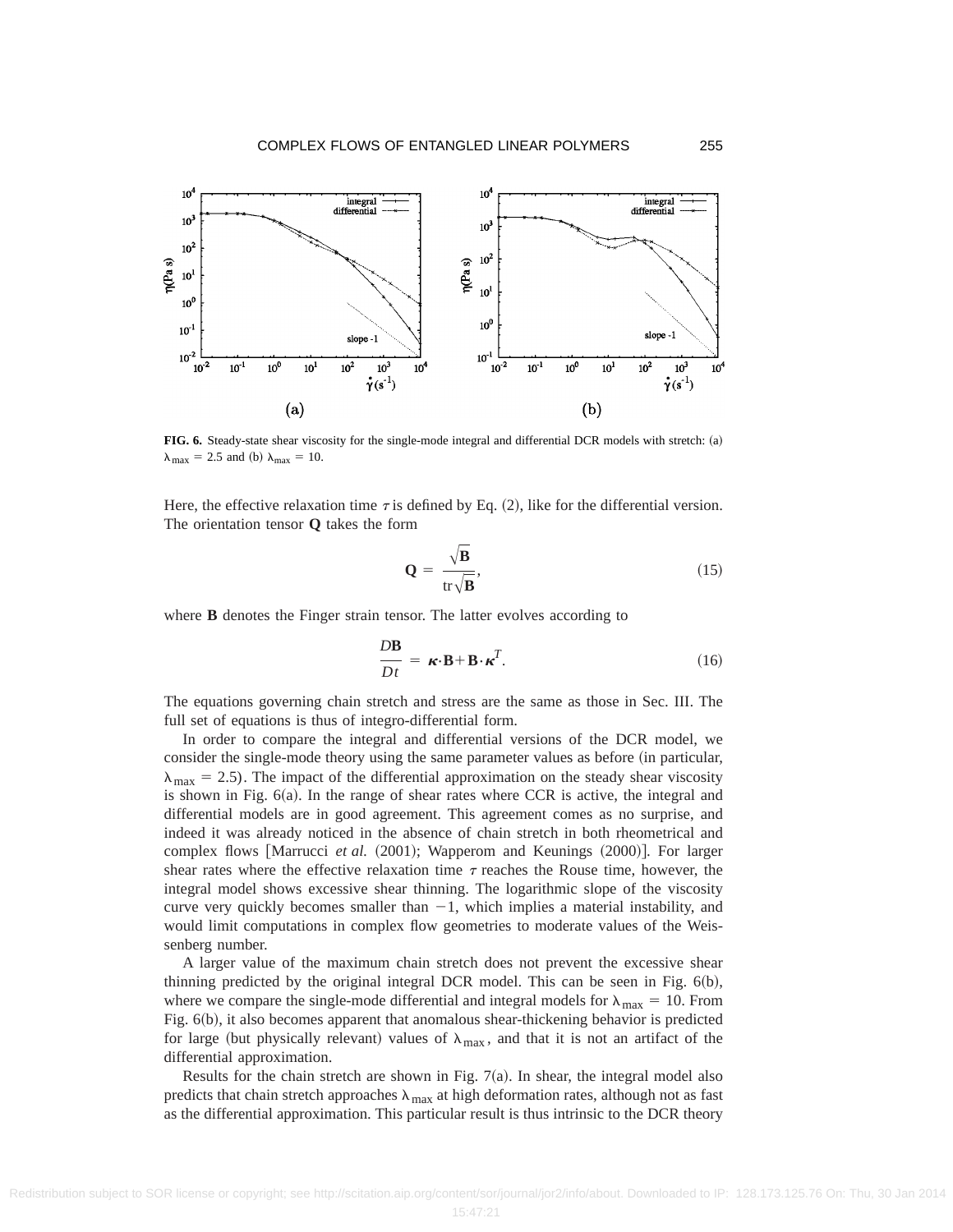

**FIG. 7.** Single-mode integral and differential DCR models with stretch ( $\lambda_{\text{max}} = 10$ ): (a) chain stretch in steady-state shear and uniaxial extension and (b) steady uniaxial elongational viscosity  $\eta_F$ .

with stretch. In uniaxial extension, the predicted stretch curves are in excellent agreement indeed. This also holds true for the corresponding elongational viscosity, shown in Fig.  $7(b).$ 

Similar results would be obtained with the multimode version of the theory. We thus conclude that predictions of shear-thickening behavior and large chain stretch in fast shear flows are not artifacts of the differential approximation for the orientation equation. Also, the original integral DCR model shows excessive shear thinning at shear rates for which chain stretch is dominant. This difficulty is not found with the differential approximation. Improvement of the theory is clearly needed, and we shall return to this point in Sec. VII.

The above results suggest several other considerations. First, they reveal that it is not easy to derive a differential version that is really equivalent to a given integral constitutive equation. We know that this derivation requires some mathematical approximations in the general case, while only very simple integral equations  $(e.g., the Lodge equation)$ have an exact differential equivalent (i.e., the upper-convected Maxwell model). More complex equations, such as the integral DCR model, only have a differential ''analog.'' The differential form, Eq.  $(1)$ , proposed by Marrucci *et al.*  $(2001)$  was derived using a procedure suggested by Larson (1987). It consists of first looking for a differential form exactly equivalent to the integral equation for the limiting case of a deformation jump. [Even this initial calculation step is not necessarily successful. For instance, there is apparently no hope if the integral contains the Doi–Edwards **Q** tensor, whereas it is successful with the simpler  $Q$  tensor, Eq.  $(15)$ , adopted by Marrucci *et al.*  $(2001)$ ; the latter is nonetheless a very good approximation of the  $Doi$ –Edwards **Q** tensor! The procedure is then completed by adding to the differential equation a relaxation term which reduces to a simple exponential in the linear limit, as is the case for the integral equation. Although this procedure guarantees that the integral and differential equations are essentially equivalent in slow or even moderately fast flows, it does not ensure that the two equations remain alike  $(not even qualitatively)$  in highly nonlinear situations. This definitely requires further investigation.

Finally, the discrepancies at very high shear rates between the integral and differential equations for the orientation tensor are not only a mathematical issue. As is apparent from Fig. 6, the integral equation predicts an instability in very fast shear flows, whereas the differential equation is stable. To understand such a difference in behavior, we first note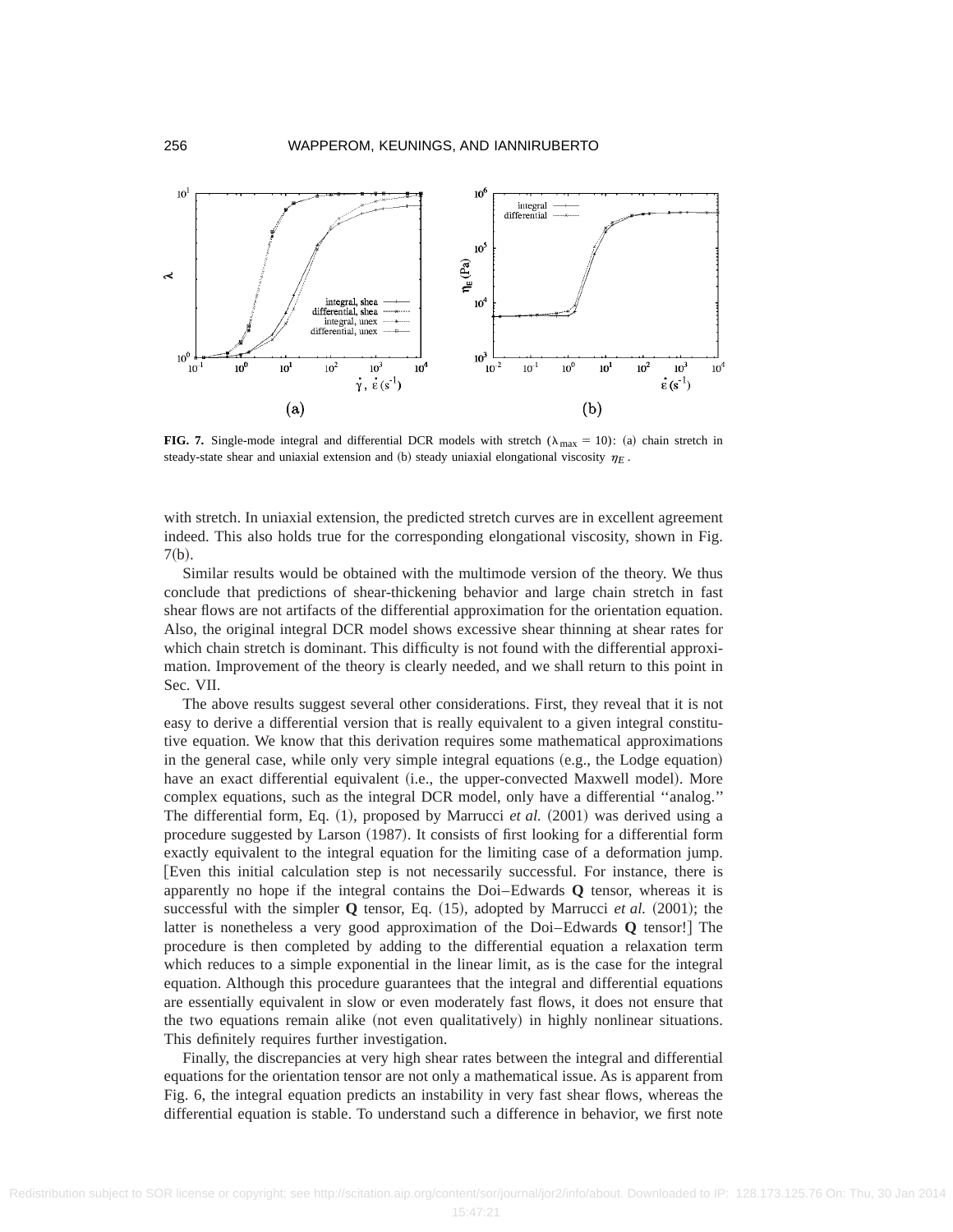that, when chains start to be stretched, they abandon the CCR-induced plateau value of the orientation, eventually becoming fully oriented along the direction of flow. However, if chains tend to align slowly enough, stretch effects can compensate for the orienting action. The difference between the integral and differential equation merely lies on the way in which chains are predicted to orient along the flow direction. In the high shear rate limit, the differential equation gives  $S_{xy}$  proportional to  $\gamma^{-1/2}$ , while the integral equation gives a steeper slope, i.e.,  $S_{xy}$  nearly proportional to  $\gamma^{-0.9}$ . In the differential case, orientation and stretch effects exactly balance each other, generating a shear stress plateau (following that due to CCR), while in the integral case, the orientation effect dominates, thus inducing an instability.

#### **V. COMPLEX FLOW: NUMERICAL METHOD AND PROBLEM DESCRIPTION**

We now turn to simulations of complex flow. We have performed simulations with the original integro-differential DCR theory using methods similar to the ones implemented by Wapperom and Keunings  $(2000, 2001)$  for the MGI and pom-pom models. In view of the excessive shear thinning of the original theory, however, these very intricate simulations are limited to moderate values of the Weissenberg number. They will not be reported here. In the sequel, we shall exclusively use the differential version of the DCR theory.

In the simulation of complex flows, the constitutive equation is coupled with the conservation laws. Here, we consider incompressible, isothermal, and inertialess flow. The conservation laws for mass and linear momentum then reduce to, respectively,

$$
\nabla \cdot \mathbf{v} = 0,\tag{17}
$$

$$
-\nabla p + \nabla \cdot \mathbf{T} = \mathbf{0},\tag{18}
$$

where **v** is the fluid velocity and  $p$  the hydrodynamic pressure. The polymeric stress **T** is given by either Eq.  $(4)$  or  $(10)$  for the single- and multimode versions of the DCR model, respectively. Note that Eq.  $(18)$  only contains the polymer stress and does not include any purely viscous component.

The governing equations are solved with the backward-tracking Lagrangian particle method developed by Wapperom *et al.* (2000) to solve transient viscoelastic flows using a macroscopic or micro–macro approach. At each time step, the Eulerian solution of the conservation laws is decoupled from the Lagrangian integration of the evolution equation for orientation and stretch. This allows us to use different solution methods for the conservation laws and the evolution equations. The equations of motion, Eqs.  $(17)$  and  $(18)$ , are discretized by means of the Galerkin finite element method. The discrete elasticviscous stress splitting  $(DEVSS)$  method  $[G$ uénette and Fortin  $(1995)]$  has been used to enhance the stability of the numerical scheme. Here, the discontinuous velocity gradient is taken at time level  $n+1$ , while the continuous linear velocity gradient is taken at time level *n*, i.e., at the same level as the viscoelastic stress. This guarantees a nonsingular matrix when solving for the conservation laws. To obtain the polymer stress **T**, we integrate the evolution equations for orientation and stretch along discrete particle trajectories. The main difference with respect to other Lagrangian particle methods is that we track the motion of a particle backwards in time. This allows us to directly evaluate the stress or stretch at pre-defined, fixed particle locations. At the same time, this minimizes the number of particles, so that CPU time and memory requirements are reduced considerably. A detailed description of the numerical method can be found in the precursor paper by Wapperom *et al.* (2000).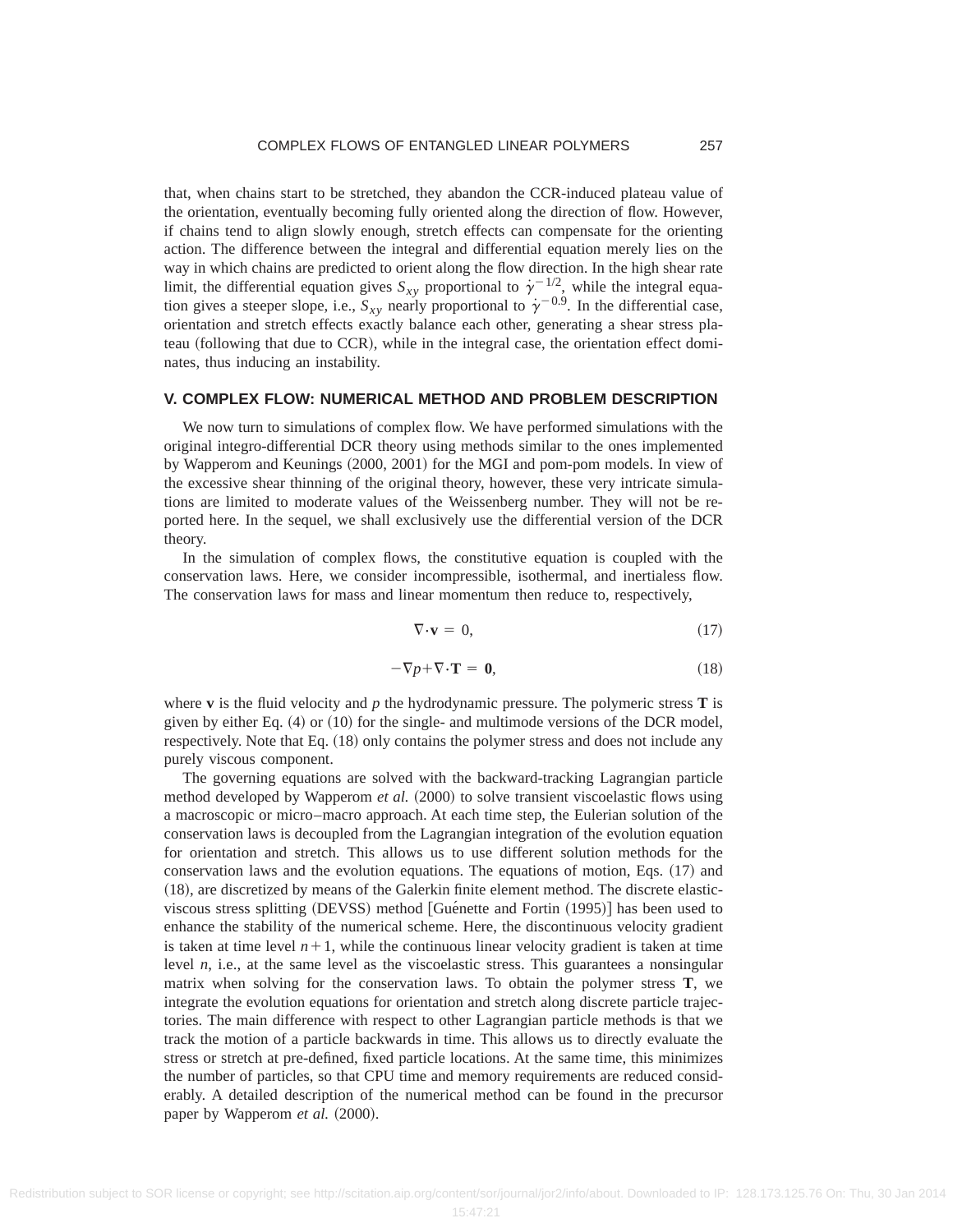

**FIG. 8.** Zoom of 4:1:4 axisymmetric constriction geometry with rounded corners and a finite element mesh with a medium level of refinement. Indicated are the smallest gap width *R* at  $z = 0$  and the length of the constriction, which is equal to the smallest gap width.

We consider the start-up flow through an axisymmetric 4:1:4 constriction with rounded corners, as depicted in Fig. 8. The smallest gap (at  $z = 0$  in Fig. 8) has a radius *R*, while all rounded corners have radius of curvature *R*/2. The lengths of the inlet and outlet regions are equal to 19.5*R*, and at both the inlet and outlet we impose fully developed velocity boundary conditions, which have been calculated separately. No-slip velocity boundary conditions are specified at the wall and symmetry conditions hold at the centerline.

The results shown below were obtained with the ''medium'' mesh, used by Wapperom and Keunings (2000, 2001) for the MGI and pom-pom models, for which it was shown to be sufficiently refined. The mesh, depicted in Fig. 8, contains 1288 quadrilateral elements and is particularly refined near the constriction wall where steep boundary layers may develop. The smallest element has an area of  $\Omega_e = 2.0 \times 10^{-3}$ , scaled with a  $R^2$ .

In all simulations, we consider creeping flow, so that, in the absence of a solvent viscosity, the characteristic dimensionless numbers are the Weissenberg numbers for orientation and stretch. Henceforth, we use the orientation Weissenberg number to characterize the flow. For the single-mode model, we use as the fluid time scale the effective relaxation time at equilibrium, namely,  $\tau_0 = \tau_d/2 + \tau_R$ . For the two-mode model, we use the largest equilibrium relaxation time,  $\tau_0 = \tau_{d1}/2 + \tau_{R1}$  ( $\tau_{d2}$  is small compared to the first mode). The orientation Weissenberg number is now defined as We =  $\tau_0 U/R$ , where *U* is the average velocity in the section of smallest gap width.

The calculations were performed on a single processor of an Origin 2000 with a 300 MHz MIPS R12000 processor. Although the number of orientation tensors increases by a factor of 4 by going from the single- to the two-mode DCR model, the CPU time only increased 20%. The reason for this is threefold. First, approximately 70% of the time is spent solving the equations of motion. The CPU time in the integration of the constitutive equations therefore only increases from 90 to 150 min in going from 1 to 4 configuration tensors. A major reason for this is that the particle trajectories and velocity gradients only need to be computed once. Finally, loading of the local values of the configuration tensor can be done more efficiently. For the lower Weissenberg number calculations, this resulted in a total CPU time of approximately 5 h or 1.8 s per time step.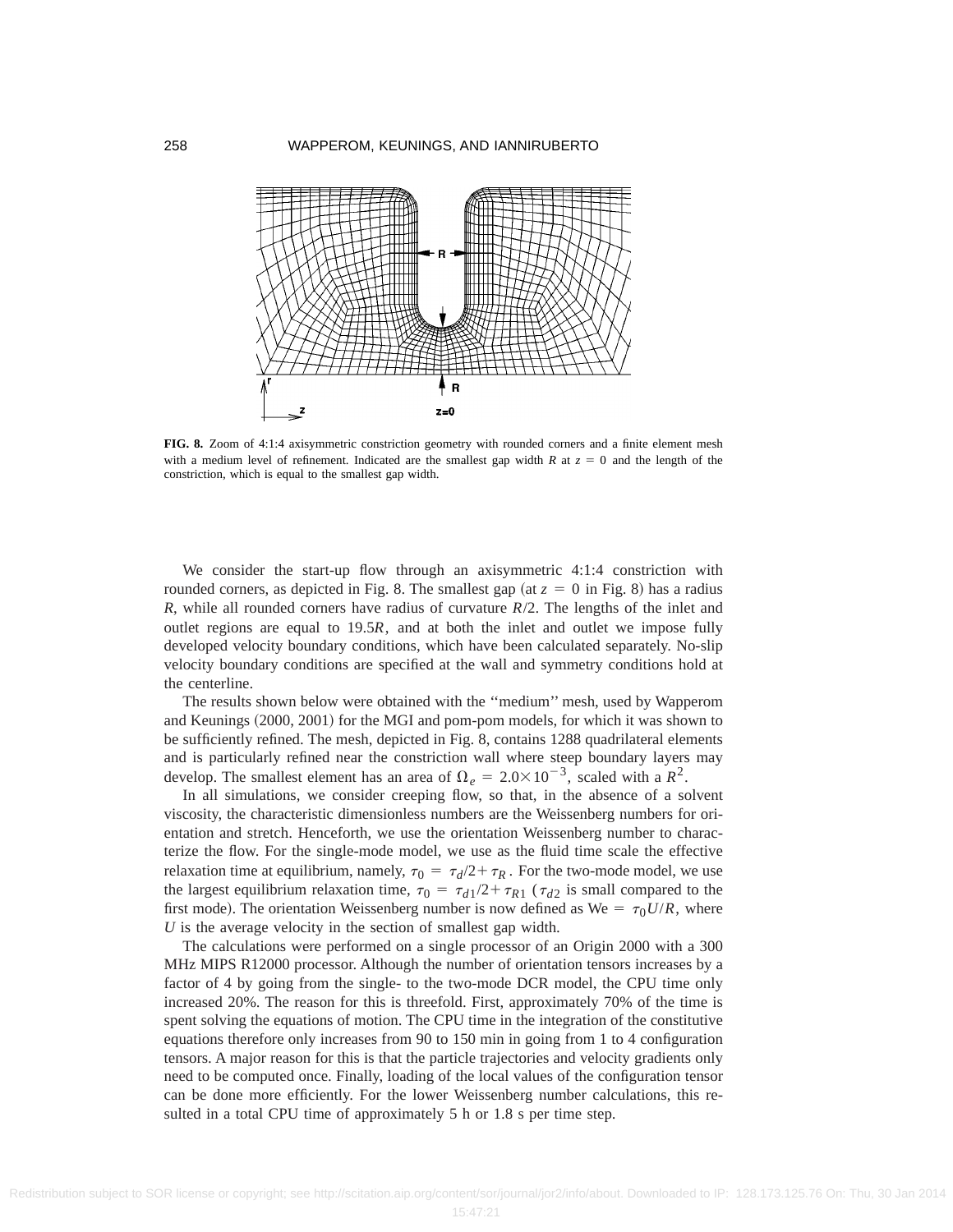

**FIG. 9.** Second invariant  $II_d$  of the rate-of-deformation tensor for the single-mode (We = 30; top) and twomode ( $We = 100$ ; bottom) DCR models with stretch. The flow is from left to right, and a zoom of the constriction region is shown.

# **VI. RESULTS OF CONSTRICTION FLOW SIMULATIONS**

Although the flow problem is transient, we focus here on the steady-state regime obtained as the long-time limit of the simulations, starting from the equilibrium state. With the single-mode model, a stable steady state was found up to  $We = 30$ , whereas we could reach  $We = 100$  with the two-mode model.

First, it is instructive to identify the range of deformation rates spanned by the simulations. In Fig. 9, we display contour lines of the second invariant  $II_d = \sqrt{2} \textbf{d} \cdot \textbf{d}$  of the rate-of-deformation tensor  $\mathbf{d} = (\kappa + \kappa^T)/2$  for the highest Weissenberg numbers obtained. At the constriction wall, we have a pure shear flow and  $II_d$  reduces to the shear rate  $\dot{\gamma}$ . Along the axis of symmetry, the kinematics are those of uniaxial extension and *II<sub>d</sub>* reduces to  $\sqrt{3}\epsilon$ . Both the single- and two-mode models predict a thin boundary layer with high  $II_d$  values at the constriction wall. As can be seen from the zooms, the main part of the boundary layer is located downstream, where the maximum value (of the order of 100 s<sup>-1</sup>) is attained at the wall for the single-mode model, and slightly off the wall (of the order of 200  $s^{-1}$ ) for the two-mode model.

Characteristic of viscoelastic contraction flows is the appearance of vortices. In Fig. 10, we compare the steady-state streamlines obtained with the single- and two-mode DCR models. The streamline patterns at  $We = 1$  already show significant deviation from the inertialess Newtonian case, in which the streamlines would be symmetric about *z*  $= 0$ . For this relatively low Weissenberg number, the steady-state rheometrical responses are practically identical for both models, and the streamline patterns are almost indistinguishable as well. The impact of the higher transient shear and elongational viscosities at short times for the two-mode model appears to be minimal. At higher Weissenberg numbers, the predictions of the downstream vortex are very similar, but the upstream vortices differ dramatically. This is consistent with the large differences in extensional response of the two models at moderate and high deformation rates [cf. Fig.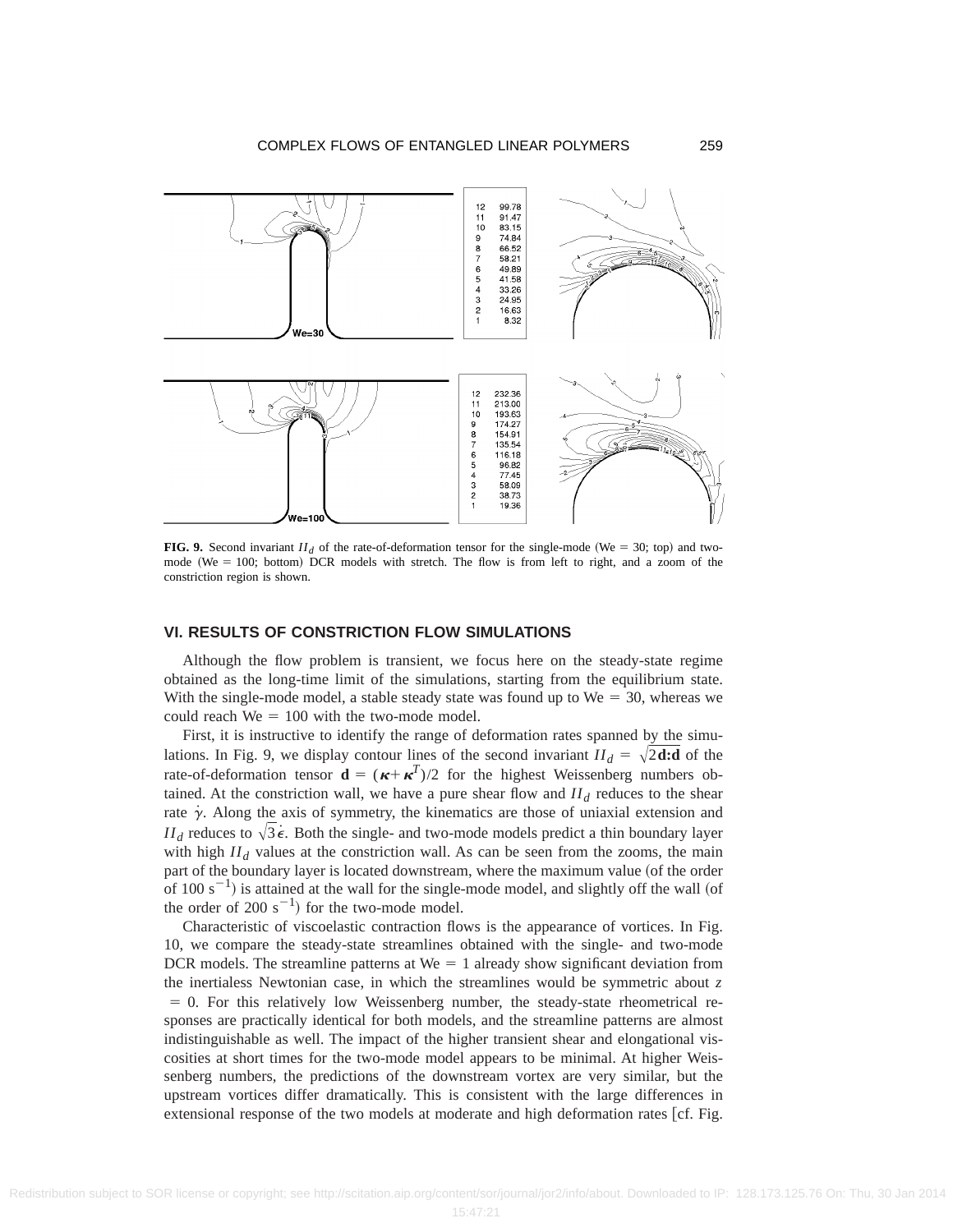

**FIG. 10.** Steady-state streamlines at various values of the Weissenberg number We for the single-mode (left) and two-mode (right) DCR models with stretch. Flow is from left to right.

 $2(b)$ . For the single-mode model, there is already significant growth of the upstream vortex at  $We = 10$ , which is due to chain stretch and the corresponding increase in extensional viscosity. For the two-mode model, the size of the upstream vortex decreases at first, in view of the CCR-dominated decrease of the extensional viscosity at intermediate deformation rates. At We = 30, the single-mode model shows a huge upstream vortex. The upstream vortex for the two-mode model, however, continues to decrease in size. Its eventual increase occurs only at much higher Weissenberg numbers, when chain stretch comes into play. At  $We = 100$ , the upstream vortex size is comparable to that predicted by the single-mode theory at  $We = 10$ . All these observations are consistent with the rheometrical response of the two models in steady uniaxial extension. Note that the MGI model (which does include CCR but not chain stretch) shows a monotonic decrease of the size of the upstream vortex, while the integro-differential pom-pom model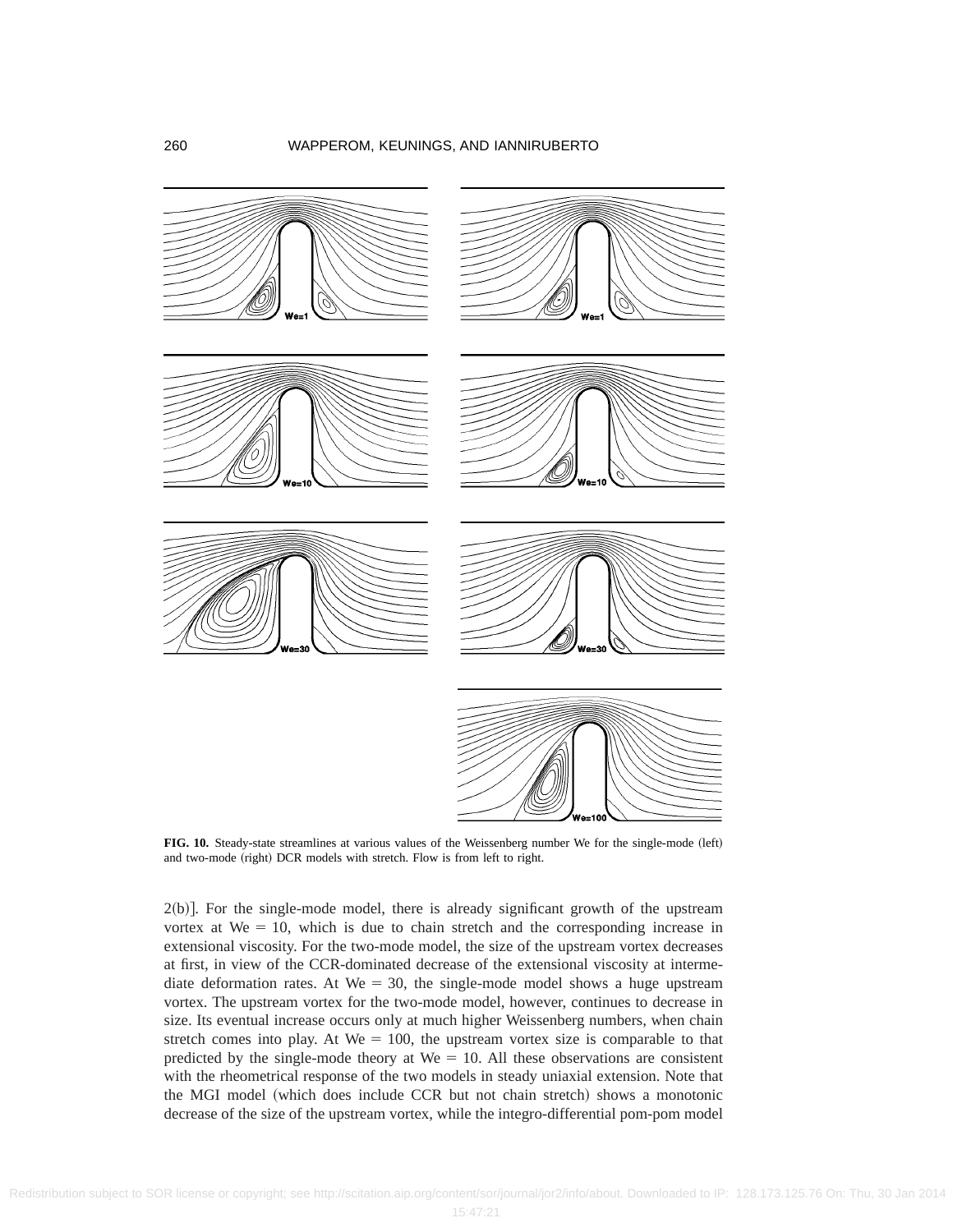

**FIG. 11.** (a) Fit of DCR shear viscosity  $\eta$  with the Carreau–Yasuda inelastic model and (b) corresponding prediction of extensional viscosity  $\eta_F$ .

for branched polymers (which includes chain stretch) shows vortex growth that is qualitatively similar to what is predicted by the DCR theory [Wapperom and Keunings (2000,  $2001$ .

When dealing with highly shear-thinning fluid models, it is always useful to compare the predictions of the complete viscoelastic theory with those of an inelastic, generalized Newtonian fluid (GNF) model with a similar viscosity curve. Here, we consider the Carreau–Yasuda GNF model [Bird *et al.* (1987)], whose shear viscosity is given by

$$
\eta = \eta_0 (1 + [\lambda H_d]^a)^{(n-1)/a}.
$$
\n(19)

The four adjustable parameters are the zero-shear-rate viscosity  $\eta_0$ , a time constant  $\lambda$ (which of course does not have the meaning of a relaxation time), the power-law index  $n$ , and a numerical parameter *a*.

We have identified the parameters of the Carreau–Yasuda model by fitting the shear viscosity of the single-mode DCR theory. The fit selected is shown in Fig.  $11(a)$ ; it is obtained with parameter values  $\eta_0 = 1853 \text{ Pa s}$ ,  $\lambda = 1.58 \text{ s}$ ,  $n = 0.16$ , and  $a = 1.3$ . Note that the change in slope seen in the DCR results, caused by chain stretch, cannot be captured by the inelastic model, so there is always a discrepancy in the fit, either for intermediate or for large values of  $\gamma$ . This particular fit was chosen since high values of  $\gamma$  in shear deformations are only attained very locally in the constriction flow. Using these parameters, the elongational viscosity predicted by the inelastic model is shown in Fig.  $11(b)$ . As should be, it is similar to the shear viscosity curve. The DCR increase in viscosity due to chain stretch cannot be described by the inelastic model. (This is in sharp contrast with the MGI model, which does not include a Rouse time and corresponding chain stretch. For this model, the elongational viscosity nearly coincides with the inelastic "prediction" as was shown by Wapperom and Keunings  $(2000).$ ]

The steady-state streamlines computed with the inelastic Carreau–Yasuda model are displayed in Fig. 12 as a function of the dimensionless flow rate  $(FR)$ . The latter is defined such as to be directly comparable to the Weissenberg number for the viscoelastic results. The absence of elasticity (and of inertia) yields symmetric streamline patterns, and the monotonic elongation-thinning behavior of the Carreau–Yasuda model yields vortices of ever-decreasing size. The difference relative to the viscoelastic DCR results in Fig. 10 is striking indeed. This again is in sharp contrast with results obtained for the MGI model [Wapperom and Keunings (2000)].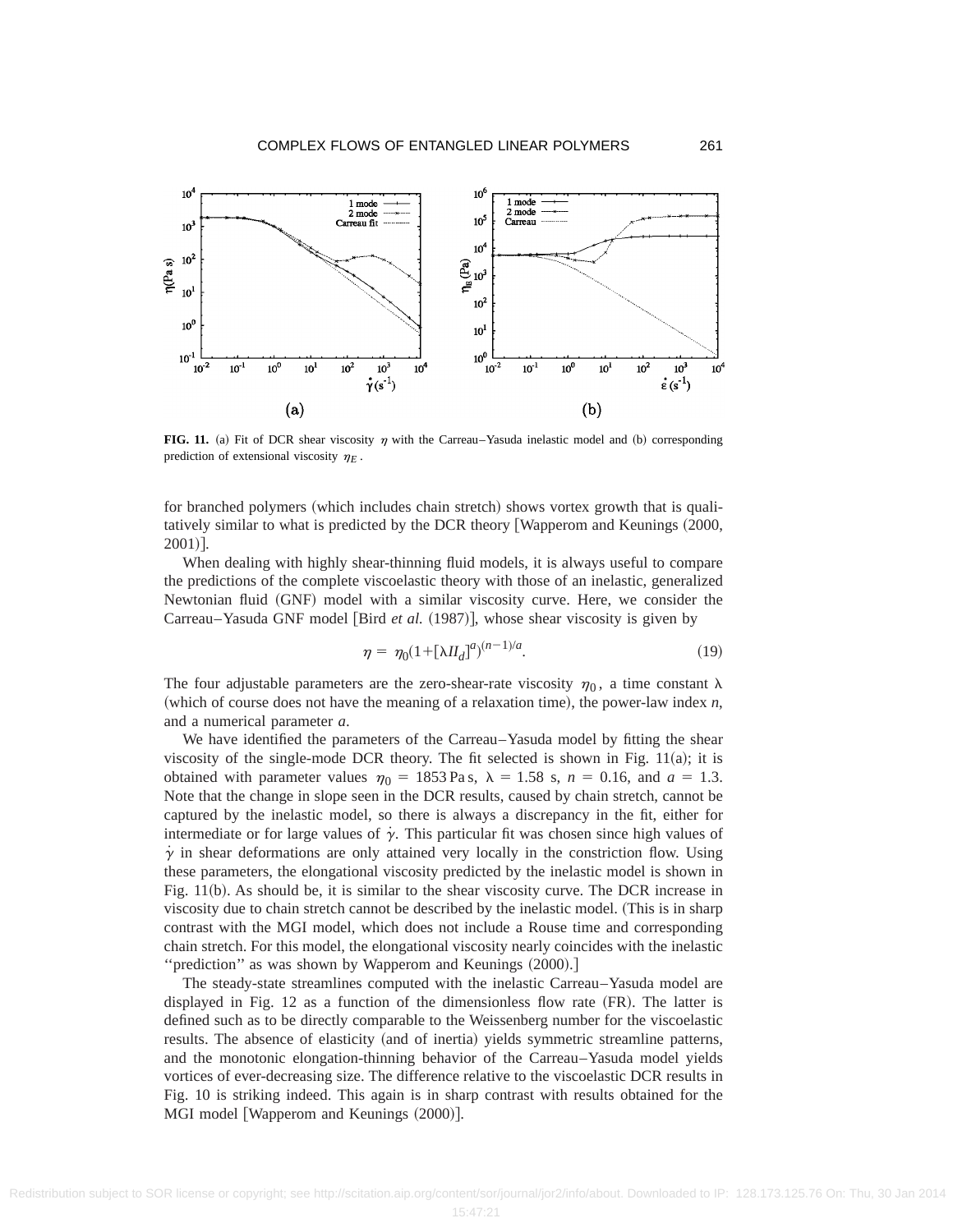

**FIG. 12.** Carreau-Yasuda inelastic model: Steady-state streamlines as a function of the dimensionless flow rate. Flow is from left to right.

We now go back to the DCR viscoelastic results, and report predictions for chain stretch. Results for the highest Weissenberg numbers are illustrated in Fig. 13. For both the single- and two-mode models, a stretch boundary layer develops near the constriction wall. As noted earlier, the large values of stretch predicted by the DCR theory in this shear-dominated region may not be physically realistic. For the single-mode model  $(\lambda_{\text{max}} = 2.5)$ , the polymers are also severely stretched in the extensional flow at the centerline (the stretch computed there is only slightly less than that near the constriction



**FIG. 13.** Chain stretch  $\lambda$  for single-mode (We = 30; top) and two-mode (We = 100; bottom) DCR models. Flow is from left to right and a zoom of the constriction region is shown.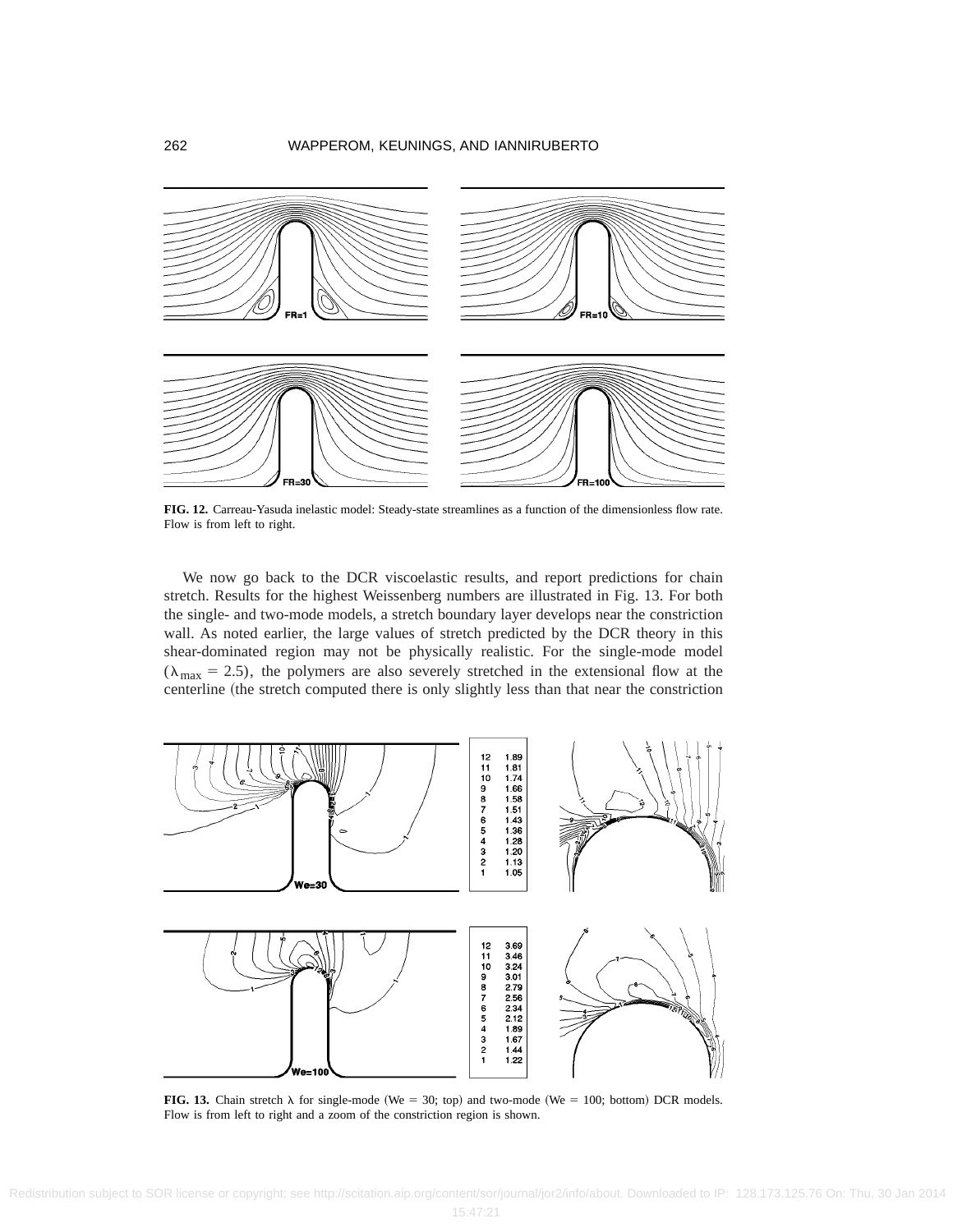

**FIG. 14.** Stress-optical ratio predicted by the single-mode (We = 30; top) and two-mode (We = 100; bottom) DCR models with stretch. Flow is from left to right and a zoom of the constriction region is shown.

wall). For the two-mode model ( $\lambda_{\text{max}} = 10$ ), polymers are much more stretched near the constriction wall than near the centerline.

Experimentally, a common way of measuring stress in complex flows of polymeric fluids is to take birefringence data and apply the stress-optical rule, assuming that it holds. Using the simulation results, we can readily quantify departures of the DCR theory from this rule. To do so, we compute the ratio of the nondimensional stress **T**/*G* and the refractive index **n**/*K*. The stress-optical rule holds if this ratio is equal to 1. Using Eqs.  $(4)$  and  $(5)$  for the single-mode model, we find that the stress-optical ratio reduces to the scalar quantity  $(\lambda_{\text{max}}-1)/(\lambda_{\text{max}}-\lambda)$ . Contour lines are displayed in Fig. 14. Clearly, deviation from the stress-optical rule is severe in a significant part of the flow domain, not only in the constriction region but also upstream. The stress-optical ratio is of the order of 2 at the centerline, where elongation dominates, while it reaches a value of 2.7 in the wall boundary layer where shear dominates (and where the large DCR stretch predictions are of questionable validity). Downstream of the constriction, stress and stretch relax fast so the stress-optical ratio quickly recovers its equilibrium value of 1.

Equations  $(10)$  and  $(11)$  for the multimode model show that the stress-optical ratio does not reduce to a simple scalar factor. For the sake of illustration, the ratio depicted in Fig. 14 is calculated using the *rr* components. Although the Weissenberg number is more than three times as large as that for the single-mode model, the deviations from the stress-optical rule are much smaller. Also, they are mainly located in a boundary layer near the constriction wall. At the centerline, the maximum deviation is less than 15%. The reason for this is that chain stretch for the single-mode model is relatively closer to its maximum value  $\lambda_{\text{max}}$  (see Fig. 13), which results in a large ratio  $(\lambda_{\text{max}}-1)/(\lambda_{\text{max}}-\lambda)$ .

The present work shows that chain stretch as implemented in the DCR theory has a dramatic impact on upstream vortex growth in flow through a constriction. Wapperom and Keunings  $(2001)$  made a qualitatively similar observation using the integrodifferential pom-pom model for branched polymers. They also observed, however, that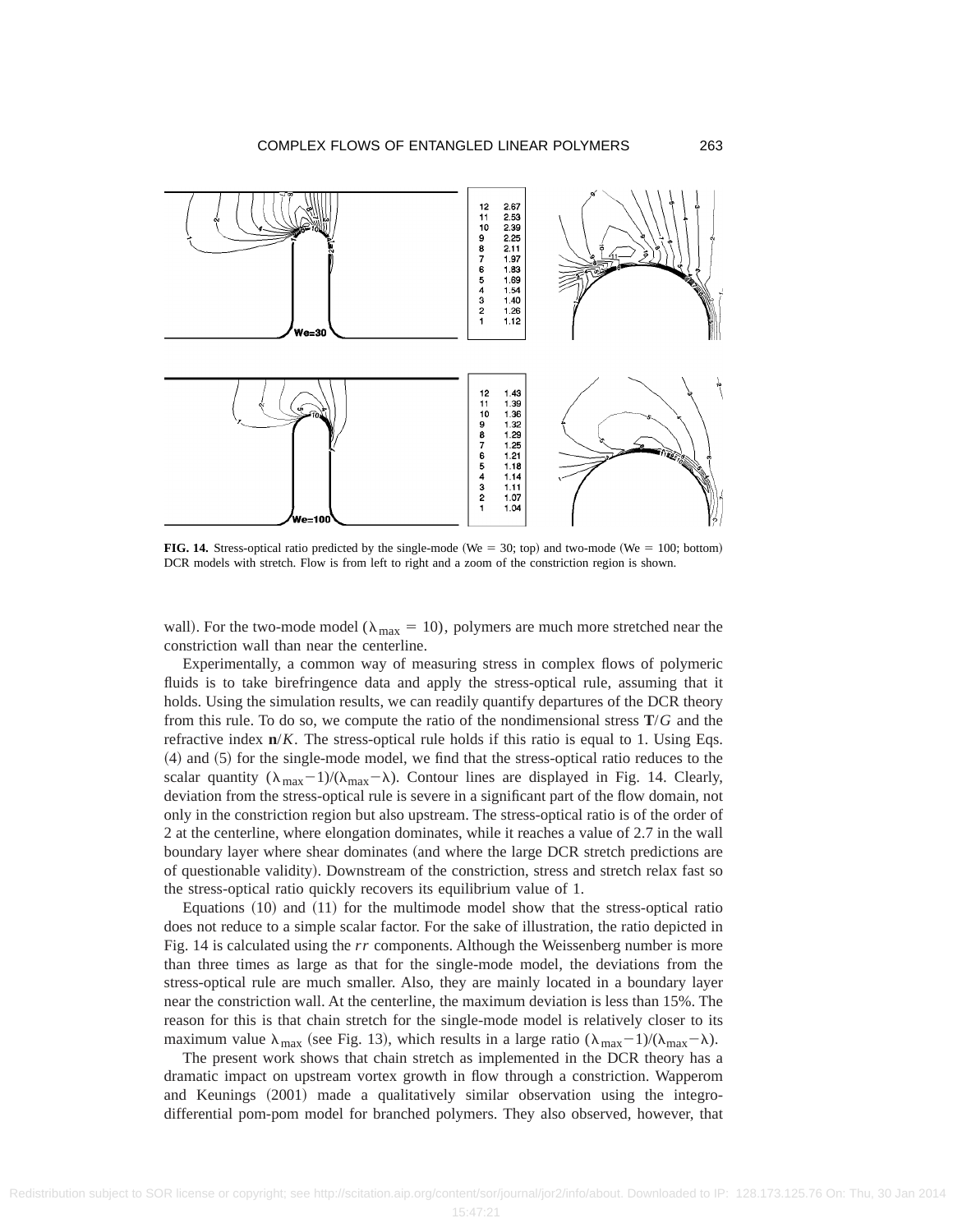

**FIG. 15.** Dimensionless pressure drop as a function of the Weissenberg number for the single- and two-mode DCR models with stretch. We also show results for the inelastic Carreau–Yasuda fit.

the pressure drop in the constriction was not affected much by vortex growth: the pompom pressure drop results are practically identical to those obtained with either the MGI model or its Carreau–Yasuda inelastic fit. Following Wapperom and Keunings (2001), we define a dimensionless pressure drop as the ratio  $(\Delta p - \Delta p^0)/\Delta p^0$ , where  $\Delta p$  is the total pressure drop in the flow domain and  $\Delta p^0$  corresponds to fully developed Poiseuille flow in a tube without constriction, i.e., of length 40*R* and radius 4*R*. The results are plotted in Fig. 15. Although differences with the inelastic model are larger than those for the pom-pom model [Wapperom and Keunings (2001)], they are not qualitatively significant. Since corresponding experimental data for monodisperse linear polymers are unfortunately not yet available, it is too early at this stage to state that such a puzzling result points to a basic problem with tube-based theories.

#### **VII. CONCLUDING REMARKS**

We have investigated the rheometrical and complex flow response of the DCR differential model with chain stretch. Both a single- and a two-mode model was used, with the parameter values identified by Ianniruberto and Marrucci (2002) for a monodisperse polybutadiene solution.

While the DCR theory provides satisfactory predictions of shear data in the narrow range of experimental shear rates  $\lceil$ Ianniruberto and Marrucci  $(2002)$ , it shows anomalous shear thickening over an intermediate range of (larger) shear rates. The model also predicts that the maximum chain stretch is reached asymptotically in fast shear flows. Whether this particular result is physically realistic is debatable. The original integrodifferential DCR model with stretch, the differential version of which is a mathematical approximation, also predicts anomalous shear thickening and large stretch in fast shear flows. Moreover, the integro-differential model shows excessive shear thinning at high shear rates, while its differential approximation remains stable for all shear rates. These results point to the need for further theoretical development. One common feature of most available tube theories for entangled polymers, including the DCR model, is the use of a decoupling approximation between orientation and stretch. The impact of this approximation is not known at present, but it deserves detailed investigation.